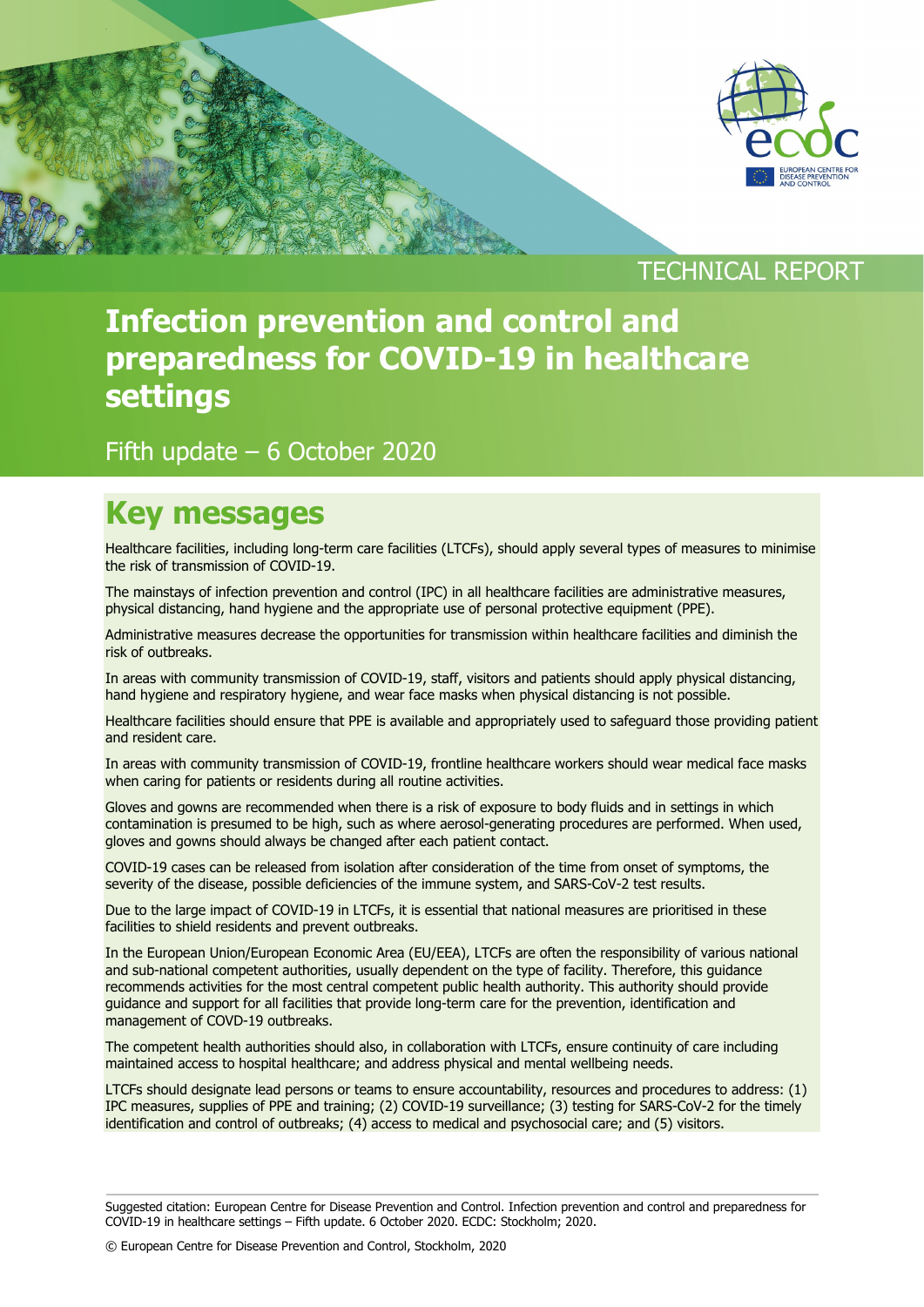## **Scope of this document**

This document aims to provide guidance to healthcare facilities and healthcare providers in the European Union/European Economic Area (EU/EEA) and the United Kingdom (UK) on preparedness and infection prevention and control (IPC) measures for the management of possible and confirmed cases of COVID-19 in healthcare settings, including long-term care facilities (LTCFs). In addition, this document addresses the management of clinical diagnostic specimens at laboratories in the EU/EEA.

This is the fifth update of the ECDC guidance on 'Infection prevention and control and preparedness for COVID-19 in healthcare settings', and replaces the document dated 4 July 2020 [1].

The second update included measures to be applied in healthcare settings in areas with community transmission, and addressed a growing demand for the care of COVID-19 patients and ensuing staff issues in the event of shortages of personal protective equipment (PPE) for healthcare facilities in EU/EEA countries and the UK.

The third update included updated recommendations for healthcare staff, including LTCF staff, regarding medical face masks and filtering face piece category 2 (FFP2) respirators, and actions for staff with mild symptoms of COVID-19. It also contained additional references to the current [ECDC surveillance guidance for LTCFs](https://www.ecdc.europa.eu/sites/default/files/documents/covid-19-long-term-care-facilities-surveillance-guidance.pdf) recommending laboratory testing of all residents and staff for SARS-CoV-2 as soon as possible after the detection of a case, to guide IPC measures.

The fourth update contained updated recommendations on occupational health and safety (OSH), physical distancing, the clinical and microbiological criteria for discharge from isolation, and microbiological testing for SARS-CoV-2 of new and returning residents of LTCFs.

# **Changes to the current update**

This fifth update contains the following additions/changes:

- Updated background information, including new evidence regarding the transmission of COVID-19 and the effectiveness of preventive measures.
- A review of the evidence and revision of clinical and microbiological criteria for discharge from isolation.
- An update of the recommendation on the use of gloves and gowns when there is a risk of contact with body fluids and when contamination is presumed to be high, such as when aerosol-generating procedures are performed, and on the change of gloves and gowns, when used, after each patient contact.
- Information on reinfection and re-exposure of previously COVID-19-positive patients and staff.
- A recommendation for testing patients with severe acute respiratory infections for influenza and, if possible, other respiratory viruses during the influenza season to inform clinical management and infection prevention and control measures, such as patient placement.
- A recommendation for the decontamination of re-usable medical devices.
- A recommendation for ventilation.
- Options for national or sub-national activities addressing LTCFs.
- Options for the coordination of the response in LTCFs to prevent and control the introduction and spread of COVID-19 in these facilities.
- A highlighting of the need to ensure access to and continuity of care, as well as addressing the physical and mental health needs of LTCF residents to decrease the impact of the pandemic in this population.
- A revision of the criteria for microbiological testing for SARS-CoV-2 of new and returning residents of LTCFs.

## **Target audience**

National public health agencies, hospital administrators, LTCF administrators and healthcare workers in EU/EEA countries and the United Kingdom (UK).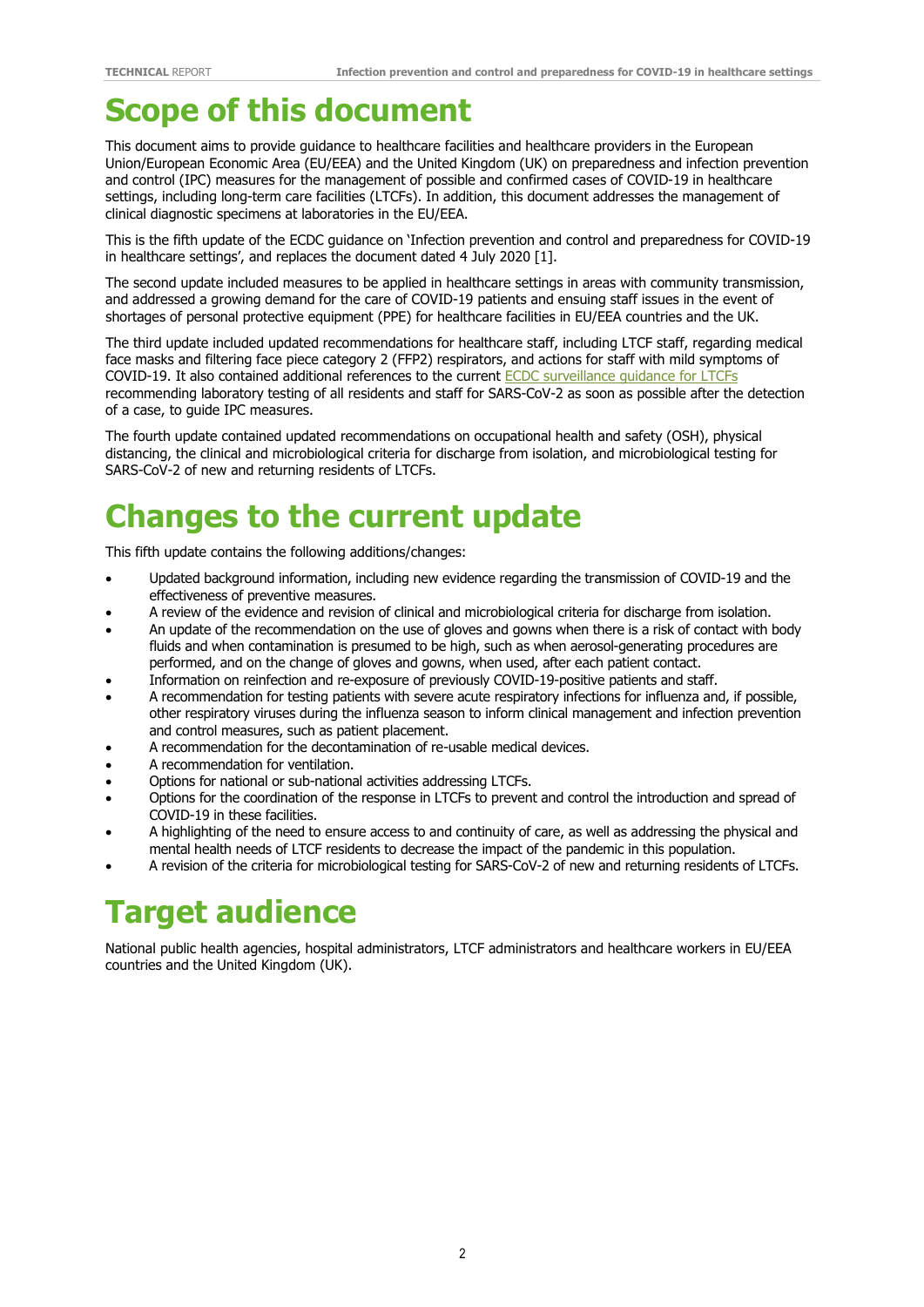# **Background**

## **Epidemiology**

Between 1 March and 13 September 2020, EU/EEA countries and the UK reported 3 517 651 cases and 191 576 deaths due to COVID-19 [2]. COVID-19 case notification rates have increased steadily across the EU/EEA and the UK since August 2020 [3]. The current epidemiological situation in many countries is concerning, as it poses an increasing risk of infection for vulnerable individuals (individuals with risk factors for severe COVID-19 disease, such as the elderly) and healthcare workers, particularly in primary care.

More up-to-date disease background information is available online from **ECDC** [2], WHO [4] and in [ECDC](https://www.ecdc.europa.eu/en/novel-coronavirus-china)'s Rapid Risk Assessment [3].

### **Risk for healthcare workers and healthcare-associated outbreaks**

Healthcare workers are at high risk of COVID-19 infection because of more frequent exposure to COVID-19 cases and may contribute to the spread of COVID-19 in healthcare institutions. A study in the UK and the United States estimated that frontline healthcare workers had a 3.4-fold higher risk than people living in the general community for reporting a SARS-CoV-2-positive test, adjusting for the likelihood of getting tested [5]. Up to 10% of the reported cases in China [6] and up to 9% of all cases in Italy have been among healthcare workers [7]. Multiple healthcare-associated outbreaks have been documented affecting healthcare workers, patients and residents [8]. Such outbreaks can be important amplifiers of local outbreaks, and disproportionately affect the elderly and vulnerable populations. IPC practices are of critical importance in protecting the functioning of healthcare services and mitigating the impact on vulnerable populations.

Measures to prevent transmission of COVID-19 in healthcare facilities are an immediate priority in order to: 1) protect patients and healthcare workers; 2) safeguard risk groups; 3) slow the demand for specialised healthcare, such as intensive care unit beds; and 4) minimise the export of cases to other healthcare facilities and the wider community.

### **Transmission of SARS-CoV-2 and personal protective equipment (PPE)**

In most instances, coronaviruses are believed to be transmitted from person to person via respiratory droplets, either by being inhaled or deposited on mucosal surfaces, including aerosols produced when coughing and speaking. The production of aerosols is thought to be increased by aerosol-generating procedures. Transmission through contact with contaminated fomites is considered possible, although it has not yet been documented for SARS-CoV-2, and cultivable virus has not been detected in real-life situations [9,10]. SARS-CoV-2 has been detected in respiratory and faecal specimens. Viral RNA has also been detected on rare occasions in blood specimens, but there is no evidence of transmission through contact with blood [6]. Scientific groups have undertaken environmental investigations in hospital rooms in which COVID-19 patients were admitted and detected viral RNA in air samples and air outlet fans, therefore inferring the possibility of aerosols in those areas [11-15]. In two studies, low concentrations of cultivable SARS-CoV-2 were detected in air samples from a hospital room in which COVID-19 patients resided [16,17]. The relative role of large droplet, aerosol and fomite transmission for SARS-CoV-2, the protection provided by the different components of PPE, and the transmissibility of the virus at different stages of the disease remain unclear. Caution should therefore be exercised when considering these elements [18,19].

A recent systematic review and meta-analysis estimated that respirators may have a stronger protective effect than medical face masks [20]. However, this conclusion was based on a limited number of observational studies and the authors assigned low certainty to this conclusion. It is therefore unclear whether respirators provide a better protection than medical face masks against other coronaviruses and respiratory viruses such as influenza [21,22]. Consequently, in the event of widespread community transmission leading to shortages of PPE, a rational approach would necessitate prioritising the use of respirators for care activities involving a higher perceived risk of transmission, such as during aerosol-generating procedures or in intensive care units.

Gloves and gowns are used to prevent contamination of the hands, skin and clothes of healthcare workers that could lead to the transfer of infectious virus to the nose, mouth and eyes. Transmission through intact or nonintact skin is not known to occur. In several studies of SARS among healthcare workers, it was unclear whether the use of gloves or gowns was protective, after adjusting for the effect of wearing a face mask [23-28]. Α metaanalysis of these studies concluded that gloves and gowns were shown to be effective in univariable analysis, but the effect was only statistically significant in multivariate analysis in one or two occasions [29]. There is no evidence to date of the protective effect of gloves and gowns for the prevention of COVID-19. The use of gloves and gowns may complicate and prolong the procedure of putting on and removing PPE and may lead to neglecting hand hygiene, and result in contamination of the environment and transmission of other microorganisms in the event that gloves and gowns are not changed after each patient contact [30,31]. Further research is necessary to clarify the role of gloves and gowns in the prevention of COVID-19.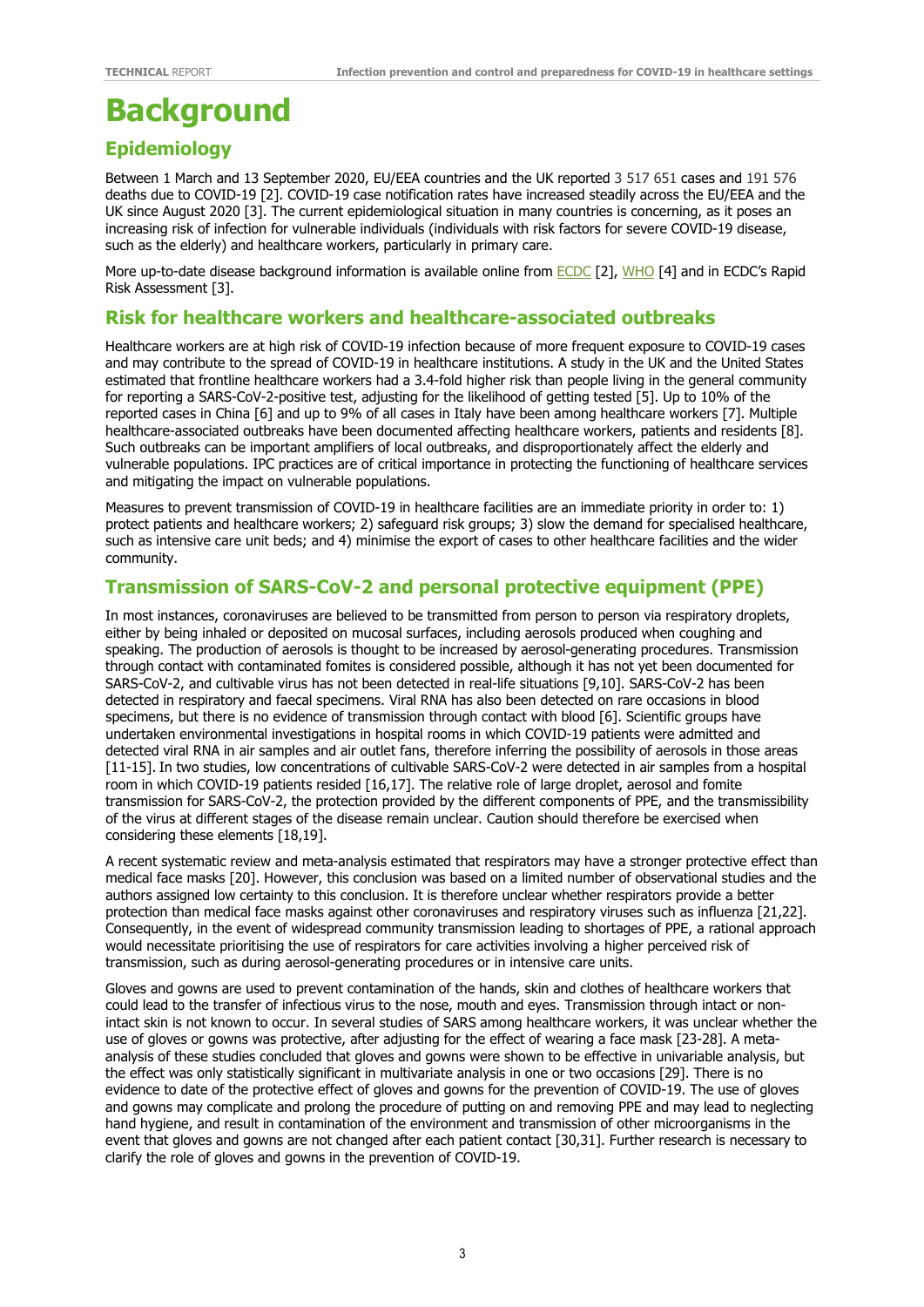There is evidence that people with mild or no symptoms contribute to the spread of COVID-19 [18,32-35]. Although uncertainties remain about the relative role of transmission by symptomatic versus asymptomatic or pauci-symptomatic persons, the implications of this observation for the prevention of COVID-19 among healthcare workers and vulnerable patient populations in healthcare are significant [36].

## **Healthcare settings**

The following sections provide an outline of technical measures and resources that can be used to reduce the risk of COVID-19 transmission in healthcare settings, including LTCFs, and in laboratories in the EU/EEA.

### **Occupational health and safety (OSH)**

The health and safety of healthcare workers and other staff working at healthcare premises is paramount, not only for their own protection but also to help prevent the spread of the virus and improve overall care. There is a comprehensive body of EU legislation to protect workers' health and safety at the workplace. Additional measures that need to be taken when COVID-19 cases are registered at healthcare premises may pose additional burdens and risks to the well-being of staff in terms of higher physical and mental workloads, longer working hours and increased administrative workloads. Workplace risk assessments should be revised and appropriate measures set by employers in accordance with the legislation governing risks from biological agents at work and the Directive 2004/54/EC on the protection of workers from exposure to biological agents (available from [https://eur](https://eur-lex.europa.eu/legal-content/EN/LSU/?uri=celex:32000L0054)[lex.europa.eu/legal-content/EN/LSU/?uri=celex:32000L0054\)](https://eur-lex.europa.eu/legal-content/EN/LSU/?uri=celex:32000L0054) [see Annex]. The OSH measures should be adapted in agreement with OSH services and workers, taking into account all types of risks as well as the additional physical load when wearing PPE. The safety and health committee should be consulted, where there is one in place. The risk to healthcare workers and other staff who belong to medically vulnerable groups and potential mitigation measures need to be addressed in collaboration with the occupational health services or health and safety committee.

Non-binding guidelines developed at EU level aim to help employers and workers stay safe and healthy in a working environment that has changed significantly because of the COVID-19 pandemic. They give advice on risk assessment and appropriate measures, such as minimising exposure, resuming work, coping with absences and taking care of workers that have been ill. They also contain useful links to national guidance in specific sectors, including the health and care services. More information on OSH in the context of COVID-19 is available by EU-OSHA [37].

## **Acute care hospitals**

Due to the likelihood of SARS-CoV-2 transmission by people with few or no symptoms, healthcare facilities should ensure that physical distancing measures are applied by staff, visitors and patients, particularly in settings with community transmission.

The use of medical face masks by healthcare workers for personal protection and source control should be strongly considered in clinical areas during all routine activities as a measure for reducing transmission within healthcare settings in areas with community transmission.

Standard precautions, and in particular meticulous hand hygiene and respiratory hygiene, should be emphasised.

Staff, visitors and patients should wear a face mask when physical distancing is not possible. Visitors may use nonmedical face masks, if in line with local recommendations.

Staff who have contact with patients should wear scrubs for the duration of their work. Clean scrubs should be provided daily.

### **Administrative measures**

Hospital administrations should address the following areas:

#### Triage, initial contact and assessment

- Emergency services and primary care staff, including physicians, nursing and administrative staff who have contact with patients, should be made aware of the current COVID-19 epidemiological situation in their region, country and globally, including:
	- the known risk factors for COVID-19 infection;
	- the clinical symptoms and signs of COVID-19;
	- the recommended IPC measures, including those in this document;
	- − the procedures for reporting and transferring people under investigation and probable/confirmed COVID-19 cases.
- Assess the onsite availability of appropriate PPE for all healthcare workers at the point of care.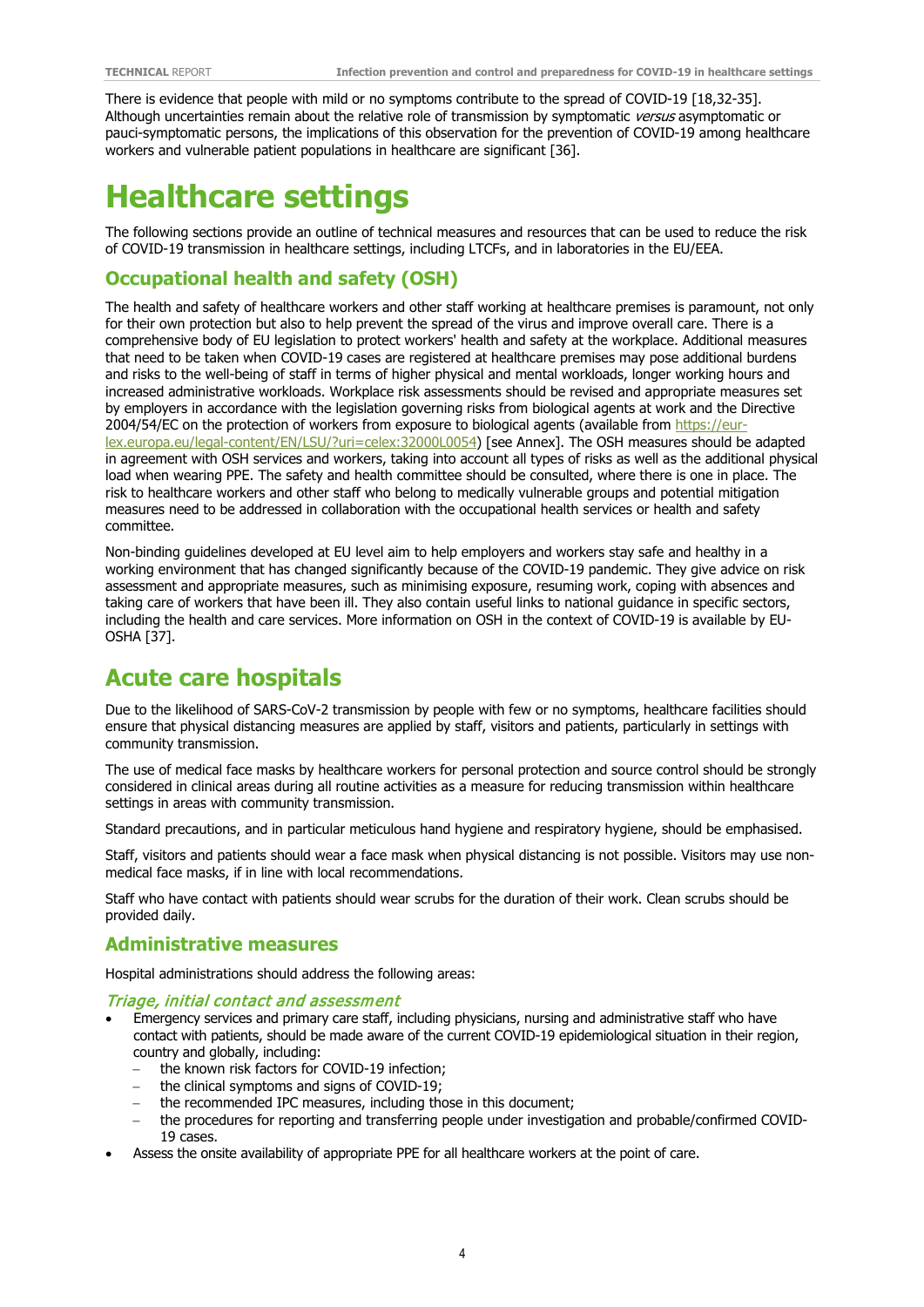- Create a separate area in the emergency department for the assessment and management of patients with respiratory symptoms. This should allow for the rational use of PPE and the safer collection of diagnostic respiratory samples.
- Perform a point-of-care risk assessment to assess the likelihood of COVID-19 infection, including the clinical presentation of the patient and a review of clinical and epidemiological information. The assessment should be based on the latest case definitions [15].
- Ensure availability of testing for SARS-CoV-2 and that results are available in a timely manner.
- Map and develop policies for prioritising stocks of PPE, available equipment for the administration of oxygen, including nasal cannulas, non-invasive ventilation devices and mechanical ventilators, and necessary medication, given that COVID-19 patients may present with significant hypoxemia and need oxygen support.
- For patients requiring intubation for mechanical ventilation, plan ahead and avoid emergency intubations as much as possible. Consider performing all the necessary procedures such as central venous catheter and arterial line insertions during one session, in order to conserve PPE.
- If possible, provide for triage by telephone or telemedicine and online services to reduce the number of people with symptoms of COVID-19 who come into contact with healthcare services.
- Be aware of requirements for testing for SARS-CoV-2 and the case definitions [38] for reporting cases.

#### Patient transport

- It is important to ensure the availability of a preparedness plan for ambulance transfers of possible or confirmed COVID-19 cases, addressing the temporal and geographical coverage of adequately trained staff and equipment.
- For the transfers of possible or confirmed COVID-19 cases by ambulance, it is important to ensure that healthcare workers are provided with appropriate PPE, to set decontamination measures for the ambulance after the transfer of the patient in accordance with the recommendations on environmental cleaning (see below), and to practise safe waste management in accordance with local procedures.
- Appropriate PPE for healthcare workers accompanying/monitoring a patient during transport includes a respirator and eye protection (visor or goggles). Gloves and a long-sleeved gown are recommended when there is risk for contact with body fluids. A medical face mask should be provided to patients with respiratory symptoms.
- People sitting in the front of the ambulance, including the driver, should not come into contact with the patient. If there is no physical separation between the front and the rear of the ambulance, they should be provided with appropriate PPE [16].

#### Inpatient care

The hospital administration should:

- Ensure appropriate training on IPC for healthcare workers and other staff, and regular updates to ensure that emerging evidence on the effectiveness of the various IPC measures and changing guidance are taken into account.
- Provide appropriate information and training to healthcare workers recruited for surge capacity (for example agency staff, student doctors/nurses, and retired health professionals).
- Consider setting up a hospital 'COVID-19 preparedness and response committee' (or adapt an existing emergency management committee) with representatives from all the main clinical and support departments as well as senior administrators. Establishing a 'COVID-19 preparedness and response committee' can facilitate liaising with a health and safety committee if established or with the OSH experts at enterprise level and taking into account their advice on OSH requirements, as well as participating in a local healthcare coalition, which should include neighbouring hospitals, local public health agencies, and emergency healthcare services. Members of multi-hospital health systems should integrate system-wide planning and local planning with that of other local hospitals [39].
- Be aware of the minimum requirements for designated units that manage confirmed COVID-19 patients: staff adequately trained in the safe diagnostic evaluation and management of COVID-19 patients; availability of appropriate PPE and hand hygiene products; adequate laboratory support, appropriate cleaning, and appropriate waste management procedures (see section 'Environmental cleaning and waste management' below).
- Plan for surge capacity and estimate the needs in terms of patient beds, respiratory support, PPE, staff and diagnostics. Laboratory capacity and therapeutics should also be included in these estimates. Ensure that the workplace risk assessment is revised regularly to ensure measures are adapted to take into account changes to work procedures that may incur an additional risk to staff. This includes higher physical and mental workload.
- Identify non-urgent outpatient visits for re-scheduling or cancellation, and elective in-patient diagnostic and surgical procedures that can be moved to an outpatient setting, re-scheduled or cancelled [40,41].
- Identify and designate additional separate units that can be used for the diagnostic evaluation and treatment of COVID-19 patients.
- Ensure that virological investigations can be arranged in a timely manner in accordance with the algorithm for laboratory diagnosis of COVID-19 (see Laboratory testing for coronavirus disease 2019 (COVID-19) in [suspected human cases](https://www.who.int/publications-detail/laboratory-testing-for-2019-novel-coronavirus-in-suspected-human-cases-20200117) [42]).
- Define a strategy for testing, management and follow-up of healthcare workers with respiratory symptoms in alignment to national/regional authorities. Ensure that testing for SARS-CoV-2 is available for staff and patients. Ensure notification of a staff member with COVID-19 infection as an occupational accident or disease according to national regulations, as the case may be.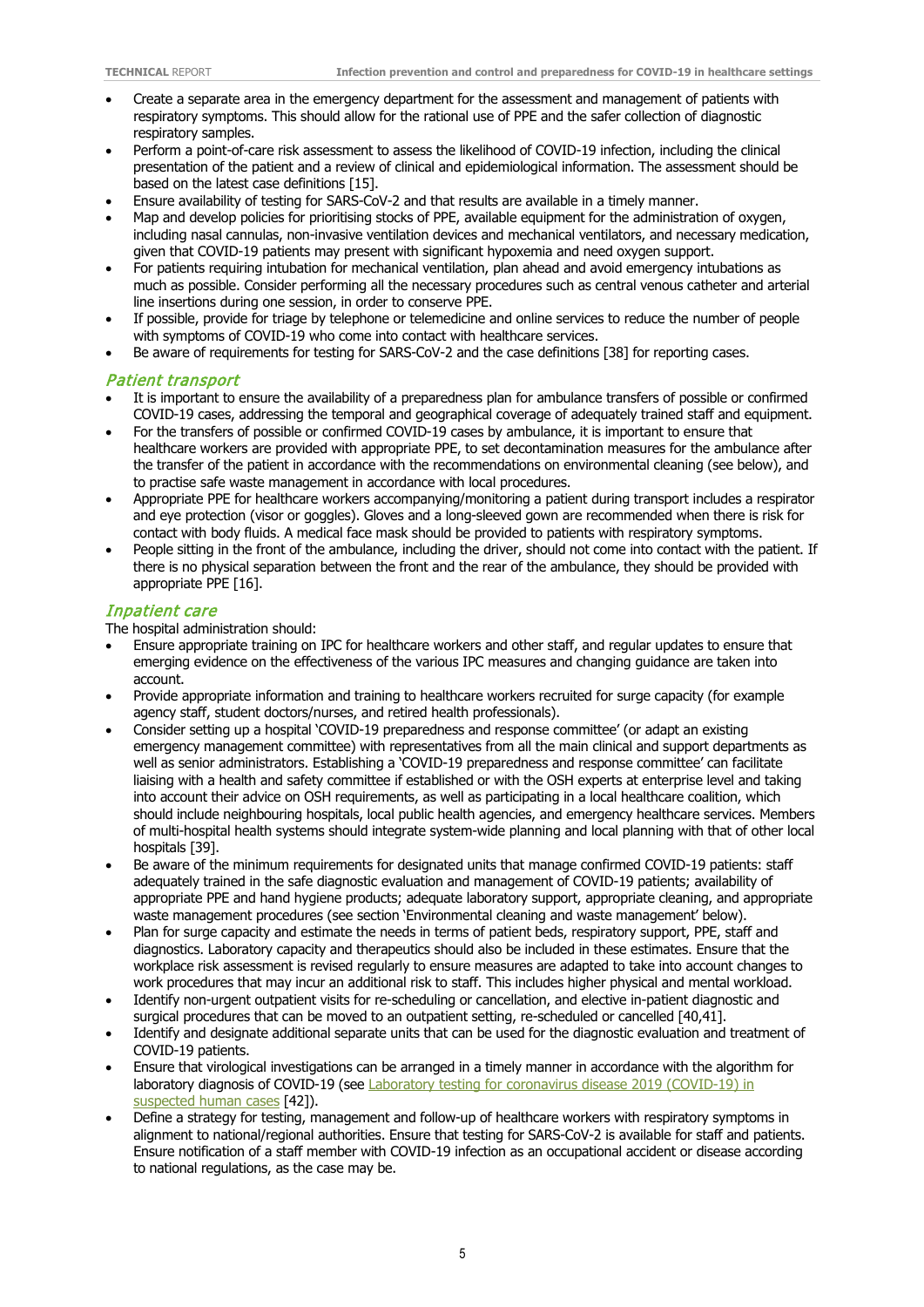- In areas with any kind of community transmission, all staff who provide care for patients or have contact with patients should consider wearing a medical face mask, in addition to practising meticulous hand hygiene.
- All staff with symptoms compatible with COVID-19 should be relieved from their duties and isolated while symptomatic, and they should be prioritised in the national testing policy in order to be able to return to work as soon as possible once they are COVID-19 free in accordance with guidance for discharge and ending isolation [43]. Ill members of the staff should be replaced as much as possible for the duration of their absence to avoid excess physical and mental workload on other staff.
- Asymptomatic staff that have tested positive for SARS-CoV-2 should also be relieved from their duties and isolated.
- Ensure that visits to COVID-19 patients are limited to the absolute minimum and that visitors are aware of the need for hand hygiene and respiratory hygiene, including suitable cough etiquette. Visitors should wear a medical face mask and keep a distance of at least 1.5 metres from a patient for the duration of the visit [44].
- If feasible, maintain a register of visitors for the purposes of contact tracing. Visitors to a confirmed COVID-19 case should self-monitor for symptoms of COVID-19 for 14 days after the visit, if periodic active monitoring (e.g. by telephone every few days) is not possible.

## **Patient management**

#### Possible or confirmed COVID-19 cases

- Possible COVID-19 cases should be isolated, or at least separated from other patients, as much as possible. They should wear a medical face mask if available, or at least cover their mouth with a tissue when coughing, and practise appropriate hand hygiene. If possible, dedicated toilet facilities should be made available. Non-essential contacts between possible cases and other people should be minimised. With a small number of COVID-19 cases, patients should preferably be admitted to an isolation room with a dedicated toilet if available. If possible, patients should be placed in single, airborne-precaution rooms with negative pressure and anteroom, especially those patients requiring aerosol-generating procedures.
- Appropriate response routines should be set, e.g. reporting to a designated 24/7 response service, such as the local public health authorities, arrangement of diagnostic testing and, if appropriate following initial assessment, arrangement for safe transfer to a designated acute care unit for further diagnostic evaluation.
- During the influenza season, all patients with severe acute respiratory infections should be tested for both SARS-CoV-2 and influenza (and other respiratory viruses, such as RSV, if possible) to inform clinical management and infection prevention and control measures, such as patient placement. Patients should be managed as 'possible COVID-19 case' until the test result is available.
- In the event of community transmission and large numbers of COVID-19 cases are requiring hospitalisation, hospitals should consider placing confirmed COVID-19 patients in a separate ward or section of the hospital with dedicated staff (cohorting). This makes it possible to conserve PPE, since healthcare workers can wear the same respiratory protection while providing care to the cohorted patients while respecting the OSH requirements on the use of PPE.
- The use of dedicated (i.e. one for each patient) or if possible disposable medical equipment (e.g. blood pressure cuffs, stethoscopes and thermometers), is recommended.
- When there is documented community transmission, and provided testing capacity allows, all patients regardless of presentation should be tested for SARS-CoV-2 on admission to the hospital and managed as 'possible COVID-19 case' until the test result is available. Considering the incubation period of 14 days and the possibility of asymptomatic course of disease, patients admitted to the hospital should be monitored daily for COVID-19 compatible signs and symptoms, and tested again on day 3-5 after admission if no signs and symptoms have developed before that. As an alternative to universal screening of all patients upon admission to hospital, more targeted approaches can be considered for vulnerable groups, such as screening before admission to oncology and transplantation wards. Patients with planned admissions, such as admissions for elective surgery, should be tested 24-72 hours before admission and admitted only after confirmation of a negative result.

#### Personal protective equipment (PPE)

- During initial assessment of a patient without direct contact, the patient should wear a medical face mask and keep a distance of at least 1.5 metres. If possible, a physical barrier such as glass or a plastic panel should be used [44].
- Collecting diagnostic respiratory samples (e.g. nasopharyngeal swab) necessitates close proximity to the person tested and can provoke coughing and/or sneezing [45]. Healthcare workers collecting diagnostic respiratory samples in enclosed spaces [46] should wear a respirator and eye protection. A medical face mask can be used in place of a respirator in the event of shortage of respirators and for drive-through or outdoor testing facilities [41].
- While collecting the samples, healthcare workers can use the same respiratory protection equipment for several patients for a longer period of time without removing it, provided that it is not damaged or soiled, unless the manufacturer explicitly advises against this and in accordance with OSH regulations, codes of practice and in agreement with the occupational physician or health and safety committee [16].
- Healthcare workers in contact with a possible or confirmed COVID-19 case should wear a well-fitted respirator and eye protection (i.e. visor or goggles) [41]. In case of shortage of respirators, the use of medical face masks and options for prolonged use of respirators, decontamination and reuse of respirators can be considered in agreement with the health and safety committee or OSH experts at facility level. Gloves and a long-sleeved gown are recommended when there is risk for contact with body fluids and in settings where contamination is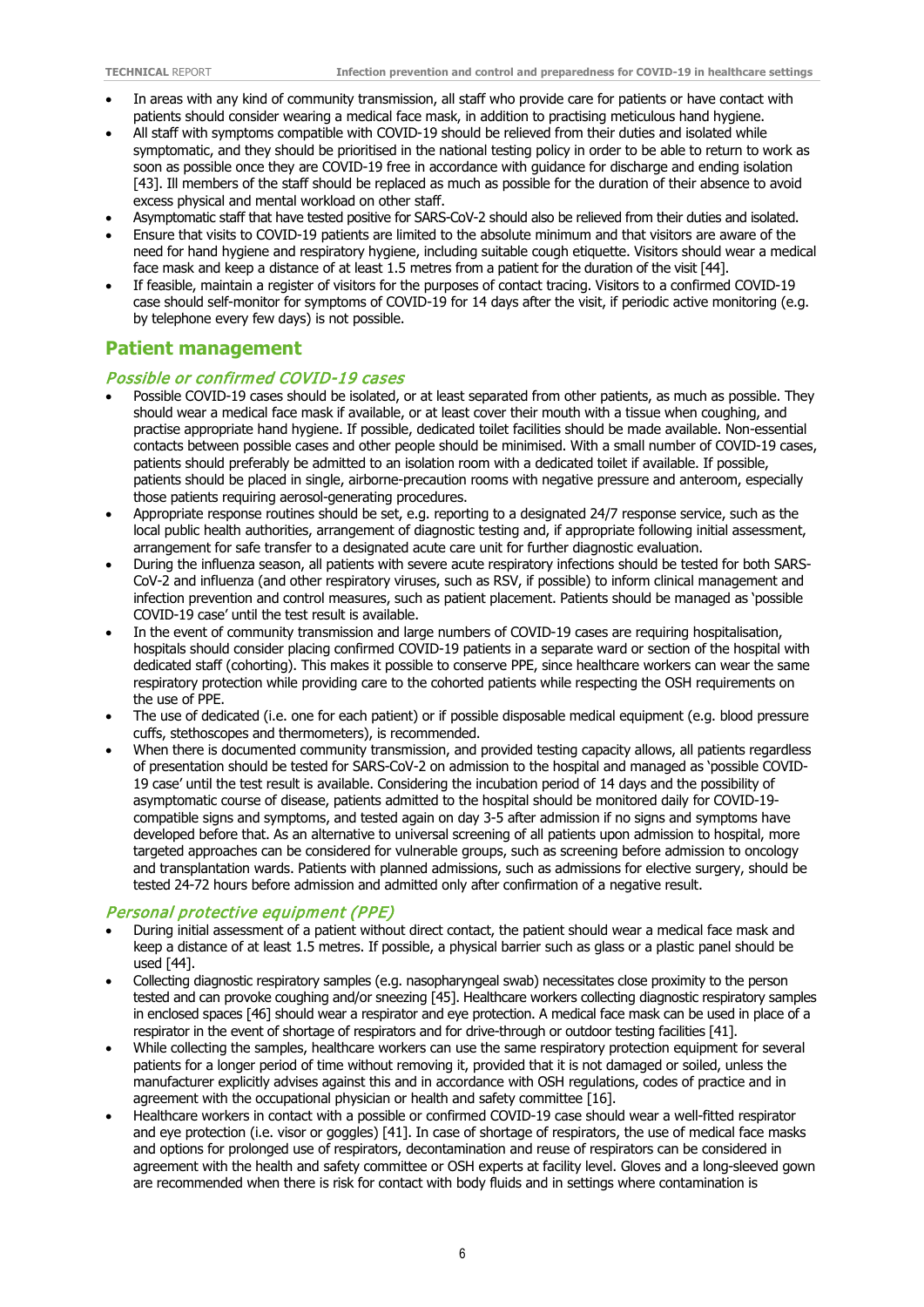presumably high, such as where aerosol generating procedures are performed. Aprons can be used in place of gowns, especially when the risk of contact with body fluids is low. In case of shortages of gloves and gowns, these should be prioritised for procedures that are associated with contact of body fluids and splashes or contact with sterile sites (for sterile gloves). The gloves and the gown or apron should be changed between patient contacts.

• Healthcare workers should strictly follow the procedures for putting on and safely removing PPE in the correct sequence [41]. Hand hygiene should be performed immediately before and after removing PPE. It is essential to ensure that all healthcare workers assigned to treat COVID-19 patients are trained in the proper use of PPE. Quality assurance should be promoted before assigning healthcare workers to COVID-19 patient care.

#### Aerosol-generating procedures

- Several medical procedures have been linked with increased risk of transmission of infections transmitted through respiratory droplets and aerosols, presumably through increasing aerosolisation of infectious respiratory secretions and require respiratory protection measures [22]. Such procedures are known as aerosol-generating procedures. Although the evidence is often inconclusive, the following procedures have been linked with increased risk of transmission of respiratory viruses : endotracheal intubation, open suctioning, manual ventilation before intubation, non-invasive positive pressure ventilation, tracheotomy, cardiopulmonary resuscitation bronchoscopy and high-frequency oscillatory ventilation [47,48]. Among these procedures, the evidence is the most consistent for endotracheal intubation.
- High-frequency nasal oxygen (HFNO) that is often applied in the treatment of respiratory failure related to COVID-19 is also considered a potentially aerosol-generating procedure and should ideally be administered under airborne precautions [49], although currently available evidence about its role in the production of infectious aerosols is inconclusive [50].
- The infectious risk of other procedures that have been linked to the production of aerosols, such as administration of nebulised treatment, is unclear and there is not consensus on their classification as aerosolgenerating procedures [51].
- Aerosol-generating procedures should ideally be performed in a negative pressure isolation room. The number of people in the room should be limited to a minimum during such procedures. All those present should wear a wellfitted respirator as well as visor or goggles, long-sleeved impermeable protective gown, and gloves [52]. If there is a shortage of respirators, it is recommended that respirators are prioritised for aerosol-generating procedures.

#### Approaches for the rational use of PPE in the event of shortages

In the event of shortages, the following approaches can be considered to reduce the consumption and maximise the use of PPE, if in accordance with OSH regulations and codes of practice, and in agreement with the occupational physician or health and safety committee.

**Extended use.** The same respirator may be used while caring for multiple patients with COVID-19. This is on the condition that the respirator is not removed between patients and is not damaged, soiled or contaminated, or unless specifically contraindicated by the manufacturer [44].

**Reuse and decontamination.** Medical face masks are designed for single use. Respirators are usually also discarded after use, but in the event of a shortage they can be reused a limited number of times unless there is a risk of contamination through the deposition of infectious particles on the surface. Contamination of the surface of respirators and medical face masks entails a risk of infection when putting the device on again for reuse. Since SARS-CoV-2 survives in the environment, including on the surfaces of various materials such as tissue, there is a risk that the outer surface of respirators and medical face masks used during patient care may become contaminated. The risk of the surface of medical face masks and respirators becoming contaminated by respiratory droplets is considered to be lower when they are covered with a visor. In such cases, reuse of the respirator/medical face mask may be considered as a last-resort option to conserve PPE. Several different procedures have been tested for the decontamination of respirators in the event of shortage [53,54]. Such options are only to be considered as an extraordinary last resort in the event of imminent shortages of PPE, depending on availability and feasibility and only after other approaches for the rational use of PPE (such as extended use) have been applied.

#### Release from isolation

- The duration of infectivity for COVID-19 patients is not yet known with certainty. Several studies show that most transmission happens around the onset of symptoms and that SARS-CoV-2 can initially be detected in upper respiratory samples one to two days before the onset of symptoms. In studies of non-severe cases, the virus has not been successfully isolated after 12 days from the onset of symptoms [55-57]. Among hospitalised/severe COVID-19 patients, virus isolation was possible until day 20 after onset of symptoms, with a median of eight days (IQR 5-11 days) [58,59]. The probability of detecting infectious virus dropped below 5% after 15.2 days post onset of symptoms (95% confidence interval (CI)  $13.4 - 17.2$ ). In this study, the risk of having a positive virus culture was three times higher in immunocompromised patients.
- Some patients with laboratory-confirmed COVID-19 infection have been identified as PCR-positive over prolonged periods of time after infection and clinical recovery. Studies of the duration of viral shedding (defined as positive RT-PCR test) in hospitalised COVID-19 cases found a duration up to six weeks from illness onset [60,61]. Some evidence is emerging that these cases are not linked with secondary transmission [62]. Prolonged viral RNA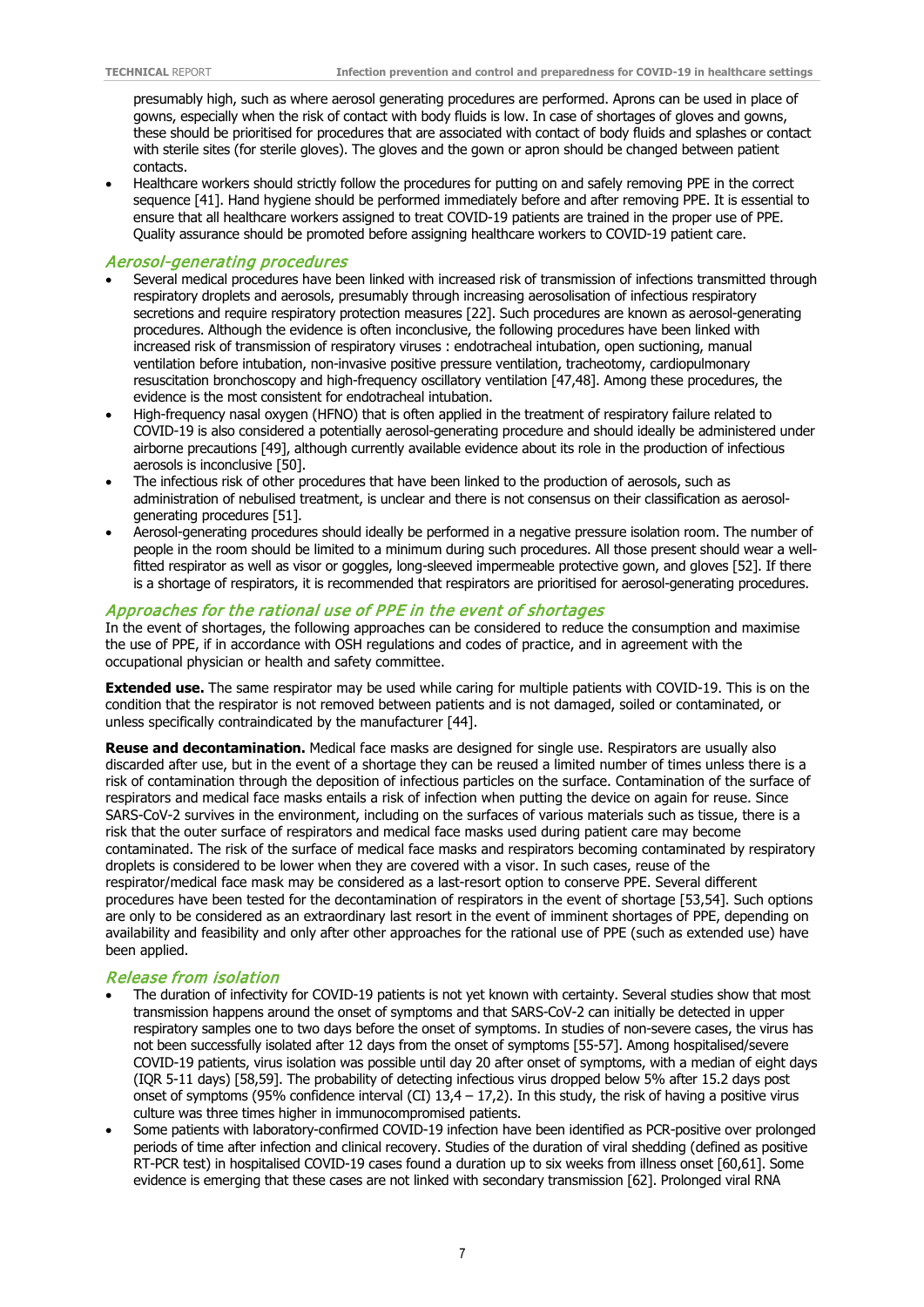shedding has been shown even after seroconversion [63,64]. The identification of SARS-CoV-2 RNA through PCR (i.e. viral RNA shedding) does not equate to the presence of viable, infectious virus within a patient. However, the significance for transmission of prolonged shedding among immunocompromised patients remains unclear.

- Based on this evidence, non-immunocompromised patients can be discharged from isolation when the following criteria are fulfilled: 1) resolution of fever for at least three days and, 2) clinical improvement of other symptoms, and 3) after ten days from symptom onset for mild cases or at least 14 days and up to 20 days from symptom onset for severe cases [43]. The WHO recommends that patients are released from isolation 10 days after symptom onset, plus at least 3 additional days without symptoms [65].
- Two consecutive negative PCR tests are recommended for discontinuation of isolation for immunocompromised COVID-19 cases and the same approach can be considered for severely ill patients, especially if they will be transferred to another unit within the hospital or discharged to a LTCF.
- When severely ill cases need to be discharged from a hospital earlier than 14 days or without fulfilling the above criteria, and no test result is available, these patients should self-isolate at home or at a safe place for up to 20 days from the onset of symptoms. Patients should seek medical advice, if they develop symptoms again.
- If the PCR test remains positive for a prolonged period, virus culture or sub-genomic RNA detection can be used to confirm viable virus positivity. If viable virus is detected, the patient will need to continue isolation at a designated facility or at home.

#### Health monitoring and management of exposed staff

- Healthcare workers providing care to COVID-19 patients need to be actively followed-up for development of symptoms and provided with occupational health support. Hospitals should maintain a record of all healthcare workers providing care for possible and confirmed COVID-19 cases. These healthcare workers should be trained in reporting procedures and report any symptoms, and if developing fever or any symptoms compatible with COVID-19 within 14 days of their last exposure to a confirmed case, they should be tested and be relieved of their duties if they become unwell and quarantined according to national requirements. The workload and psychological health needs of the staff should be addressed.
- Healthcare workers who have been exposed to COVID-19 cases without the recommended PPE should be allowed to stop work, self-monitor for symptoms and self-quarantine for 14 days, in accordance with national regulations. Alternatively, a RT-PCR test on day 10 after exposure can be performed and if it is negative, quarantine can be discontinued earlier.
- Due to the very limited number of reported cases of confirmed COVID-19 reinfection, the risk of reinfection among individuals who previously had COVID-19 is not known, but cannot be ruled out [66]. Although there are no documented cases of onward transmission from a re-infected case, knowledge of this topic is also still evolving. Risk assessment, including relevant laboratory investigations, may be made for re-exposed cases, taking into account the overall immune status of a re-exposed individual, the results of antibody testing, and the level of contact that the individual has with vulnerable populations in order to assess the best method of managing and following re-exposed cases for potential disease development and risk of further transmission. ECDC has published a Threat Assessment Brief, Reinfection with SARS-CoV-2: considerations for public health [response,](https://www.ecdc.europa.eu/sites/default/files/documents/Re-infection-and-viral-shedding-threat-assessment-brief.pdf) which provides options for the investigation and management of re-infections.

## **Additional measures for healthcare professionals and healthcare facility staff**

Some hospitals will be designated exclusively for the management of COVID-19 patients; however, the probability of exposure to the virus should be considered high at all healthcare facilities. The following precautionary measures are recommended:

- healthcare workers who have contact with patients should wear scrubs for the duration of their work. Clean scrubs should be provided daily;
- when returning home, healthcare workers who have managed COVID-19 patients should practise physical distancing to minimise the risk of transmission to other household members.

#### Environmental cleaning, ventilation and w aste management

The following measures should be considered to reduce the risk of transmission from environmental contamination:

- Cleaners should be appropriately trained in cleaning procedures and waste disposal and receive appropriate instructions.
- Staff engaged in environmental cleaning and waste management should wear a medical face mask, eye protection (visor or goggles), gloves and a gown [44].
- Regular cleaning followed by disinfection is recommended, using hospital disinfectants active against viruses; cleaning in patient rooms is particularly important for frequently touched surfaces. If there is a shortage of hospital disinfectants, surfaces may be cleaned with a neutral detergent, then decontaminated with 0.05-0.1% sodium hypochlorite (i.e. dilution 1:100 to 1:50 if household bleach at an initial concentration of 5% is used). Surfaces that do not tolerate sodium hypochlorite may be cleaned with a neutral detergent, followed by 70% ethanol [67].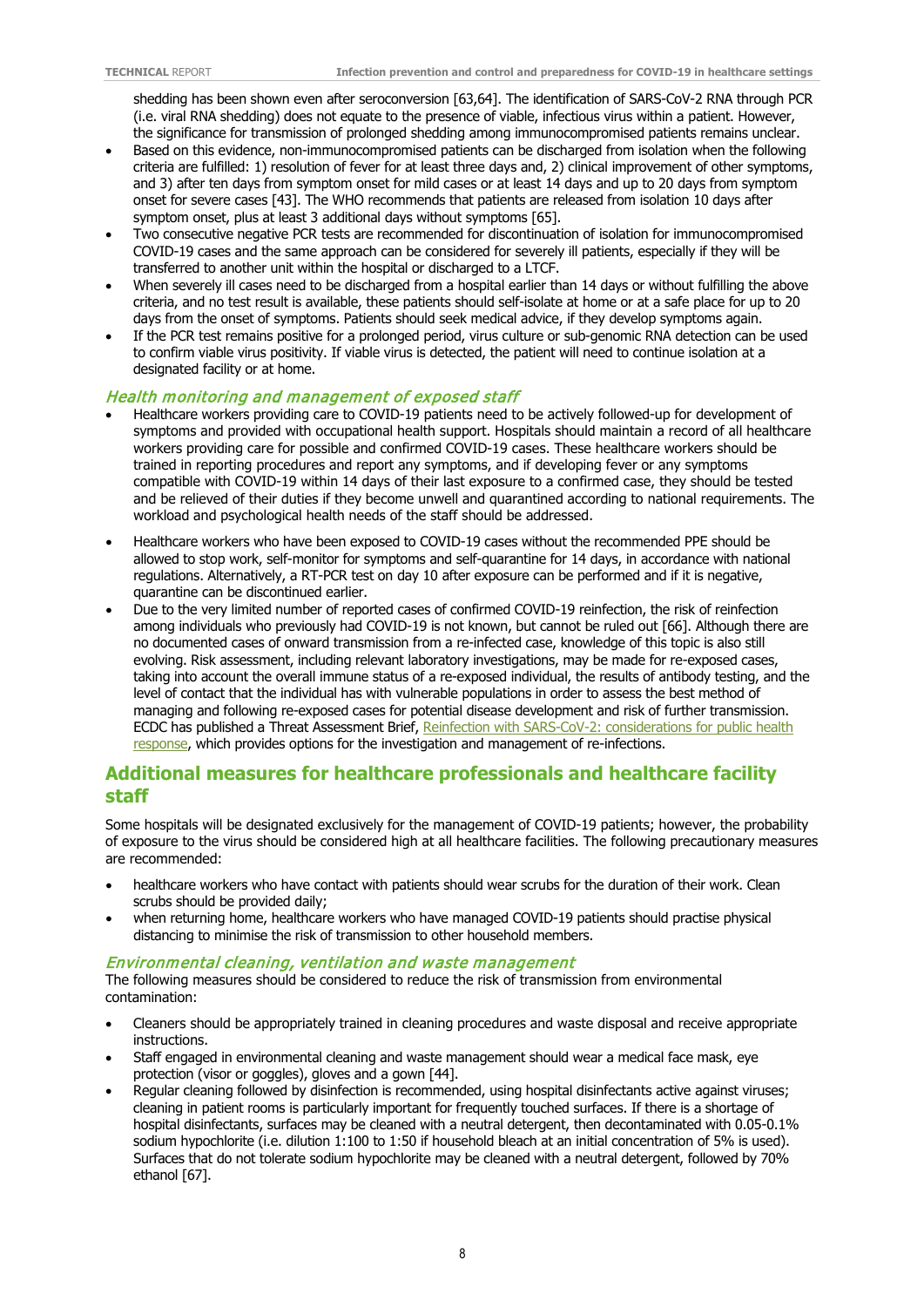- Decontamination of reusable medical devices should follow the manufacturer's instructions. Use of dedicated equipment can be considered for patients with COVID-19 when available.
- Ensure the regular cleaning and disinfecting of electronic equipment, such as mobile phones, desk phones and other communication devices, tablets, desktop screens, keyboards and printers, particularly when these are used by many people.
- Ventilation plays a key role for the prevention of respiratory infections in healthcare settings [68]. The minimum number of air exchanges per hour, in accordance with the applicable hospital regulations, should be ensured at all times. Increasing the number of air exchanges per hour will reduce the risk of transmission in closed spaces. This may be achieved by means of natural or mechanical ventilation, depending on the setting. Air recirculation without filtration should be avoided as much as possible.
- There is limited indirect evidence for the use of portable air filtration devices in healthcare settings as a preventive measure for COVID-19 [69,70].
- Due to concerns about possible aerosolisation of the virus present in faeces [71], closing the lid before flushing the toilet is recommended.
- Staff engaged in waste management should be provided with and wear appropriate PPE. Waste should be treated as infectious clinical waste Category B (UN3291) [72], and handled in accordance with healthcare facility policies and local regulations. Staff should be trained in waste management and disposal procedures.

#### Laboratory testing

All specimens collected for laboratory investigation should be regarded as potentially infectious, and healthcare workers or staff members who collect or transport clinical specimens should adhere rigorously to standard precautions in order to minimise the possibility of exposure to pathogens. The WHO's [aide-memoire on standard](http://www.who.int/csr/resources/publications/EPR_AM2_E7.pdf)  [precautions in healthcare](http://www.who.int/csr/resources/publications/EPR_AM2_E7.pdf) is available online [42].

Laboratories should adhere to the guidance provided by The European Committee for Standardisation: CWA15793 [laboratory biorisk management](https://www.uab.cat/doc/CWA15793_2011) [73] and the WHO's Laboratory testing for coronavirus disease 2019 (COVID-19) in [suspected human cases](https://www.who.int/publications-detail/laboratory-testing-for-2019-novel-coronavirus-in-suspected-human-cases-20200117) [42].

## **Long-term care facilities (LTCFs)**

European countries, that have established surveillance systems in LTCFs, have reported deaths attributed to COVID-19 among 5−6% of all current LTCF residents, and/or reported that up to 66% of all fatal cases have been among LTCF residents [74,75]. COVID-19 outbreaks in LTCFs can have devastating effects since the residents are already vulnerable due to their age and frequent underlying health problems, meaning that there is a high likelihood of unfavourable outcomes [75,76]. In addition, COVID-19 can spread rapidly within LTCFs, which can exceed the capacity of LTCFs to implement a sufficient response [77,78]. Therefore, LTCFs should prepare to manage COVID-19 outbreaks.

Furthermore, social vulnerability in LTCF residents may be exacerbated when non-pharmaceutical interventions are in place that limit physical personal interactions or impact access to health services [79-83].

## **A. National or subnational level activities for LTCFs**

In EU/EEA countries, long-term care is provided by a broad range of actors, including public, private for profit, private not-for-profit, and informal or unregistered providers. Additionally, while hospital care is most often the responsibility of the Ministry of Health, LTCFs are often the responsibility of different ministries, with responsibilities distributed between national and sub-national authorities, often dependent on the type of facility [84-86]. For example, in Spain and Italy the same person may receive long-term care services that are organised or funded by up to three different levels of government [86]. Therefore, the most central competent public health authority should consider implementing the following measures to enable COVID-19 preparedness and IPC in LTCFs. [86]. Therefore, the most central competent public health authority should consider implementing the following measures to enable COVID-19 preparedness and IPC in LTCFs:

#### Ensure accessibility of resources for COVID-19 for all facilities that provide long-term care

Competent authorities, such as the national public health institute, should ensure accessibility to COVID-19 resources for both LTCFs and LTCF-like<sup>[1](#page-8-0)</sup> settings, e.g. competent authorities, such as the national public health institute, should ensure accessibility to COVID-19 resources, for both LTCFs and LTCF-like settings, e.g. by maintaining a comprehensive online repository of guidelines, guidance and training materials relevant to COVID-19 [87,88]. An implicit objective of such a repository is to provide all facilities, including those not yet registered with

<span id="page-8-0"></span> $1$  LTCF-like settings include hospitals' long-term care wards, hostels (without any type of nursing care), sheltered care homes, day centres, home-based centres, and facilities for protected living. ECDC's document 'Guidance on the provision of support for medically and socially vulnerable populations in EU/EEA countries and the United Kingdom during the COVID-19 pandemic' contains considerations for institutions supporting the homeless and people with alcohol or drug dependence. It is available from: <https://www.ecdc.europa.eu/en/publications-data/guidance-medically-and-socially-vulnerable-populations-covid-19>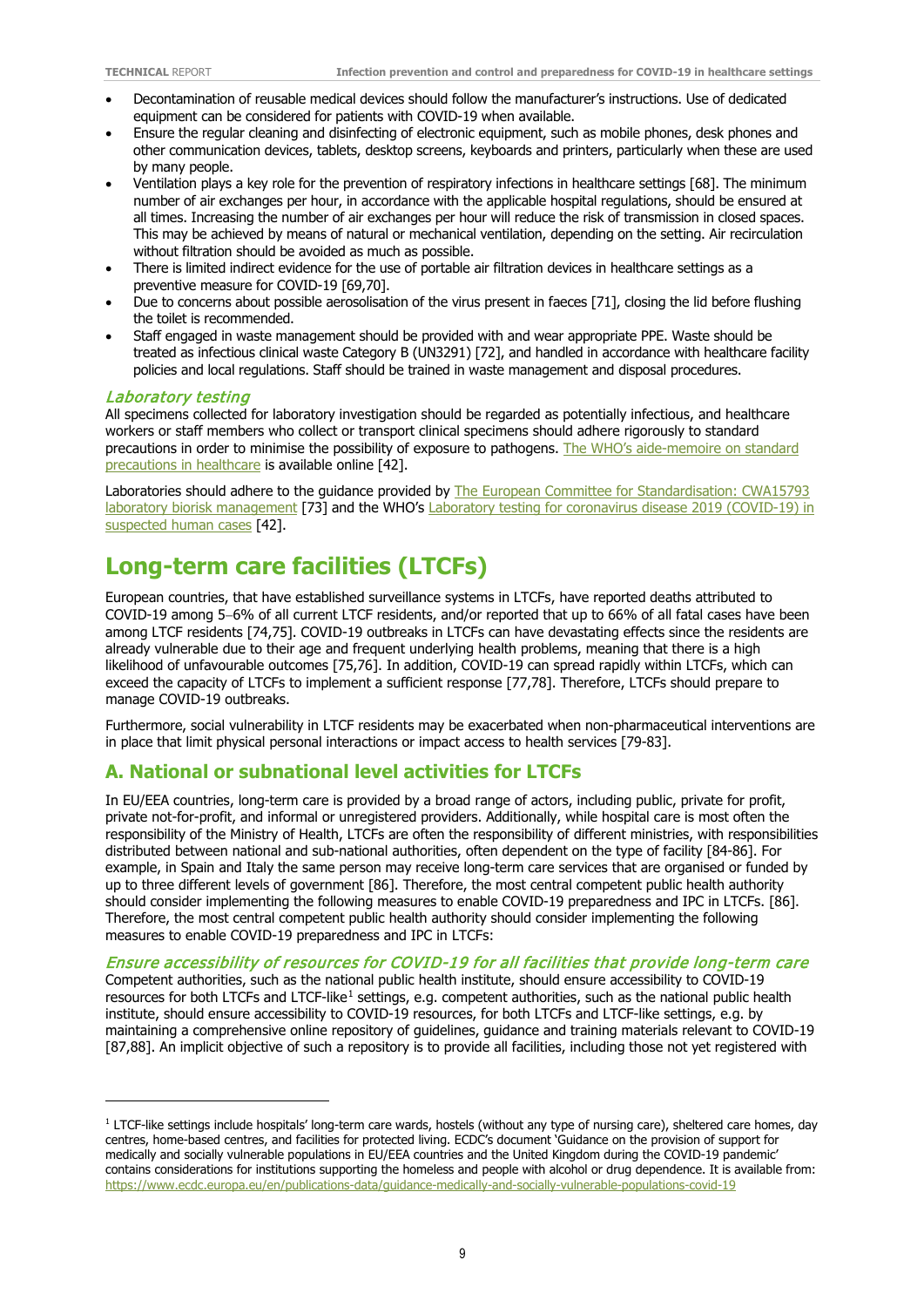national authorities and those not yet included in current guidance [84,89], with the tools to develop their own comprehensive COVID-19 plans including IPC training activities.

This online repository should also contain guidance to help LTCFs avoid the possibility of indirect adverse effects of the inappropriate application of COVID-19 measures. These should include measures that ensure psychosocial care of residents and staff; and continuity of healthcare for COVID-19 and other diseases, including maintained access to hospital healthcare, and palliation [86]. These should include measures that ensure psychosocial care of residents and staff as well as continuity of healthcare for COVID-19 and other diseases, including maintained access to hospital healthcare, and palliation [86].

This online repository should be advertised broadly at national and sub-national level to ensure awareness in all facilities, including those not yet registered with authorities.

#### Ensure capacity to mobilise staff and material resources to LTCFs

Competent authorities should consider options to mobilise resources to LTCFs requiring support to their current response to a COVID-19 outbreak (e.g. healthcare workers), including, if appropriate, medical care that would have otherwise been provided in an outpatient or inpatient setting (e.g. oxygen therapy and medical staff) [86,90]. A common feature of European LTCFs is that the workforce often work in several facilities[84] , which has been associated with outbreaks of COVID-19 in LTCFs Competent authorities should consider options to mobilise resources to LTCFs requiring support to their current response to a COVID-19 outbreak (e.g. healthcare workers), including, if appropriate, medical care that would have otherwise been provided in an outpatient or inpatient setting (e.g. oxygen therapy and medical staff) [86,90]. A common feature of European LTCFs is that the workforce often work in several facilities [84] , which has been associated with outbreaks of COVID-19 in LTCFs [91]. Therefore, COVID-19 outbreaks have the potential to affect multiple LTCFs through importation of the virus, and these LTCFs may have difficulties in operating normally because of staff absenteeism.

Competent authorities should monitor the availability of PPE, particularly equipment for respiratory protection, in LTCFs. Two ECDC guidance documents specify indicators to aid competent authorities in this monitoring. These are the 'Monitoring and evaluation framework for COVID-19 response activities in the EU/EEA and the UK' (Pillar 6) [92]; and the ECDC surveillance guidance for COVID-19 in LTCFs, which also specifies the collection of data on policy for the use of face masks for LTCF residents and staff [93].

#### Ensure surveillance of COVID-19 and testing for SARS-CoV-2 in LTCFs

The objectives of ECDC's guidance for COVID-19 surveillance in LTCFs [93] are to provide situational awareness to inform mitigation measures and to enable appropriate implementation of IPC measures in LTCFs. It specifies which data must be collected from LTCFs.

This guidance, and ECDC's guidance regarding COVID-19 testing strategies and objectives [94], recommend regularly testing all staff for SARS-CoV-2 at LTCFs in areas with community transmission; isolating and testing possible cases as soon as possible; and comprehensively testing all residents and staff upon identification of a confirmed case amongst residents or staff.

#### Ensure that each LTCF has access to external consultation services for IPC and medical care

The first step to ensure the provision of services to LTCFs is to acquire a comprehensive register of LTCFs. As of May 2020, such a register was not available in the vast majority of EU/EEA countries [95]. Information on the number and type of LTCFs is available for several EU/EEA countries from the 2016—2017, 2013 or 2010 ECDC point prevalence surveys of healthcare-associated infections (HAIs) and antimicrobial use in European LTCFs [96].

If not already established, countries may consider pairing LTCFs to a local hospital and local public health authorities, for external advice on IPC and continuity of provision of essential healthcare services. The external IPC advice should ensure that LTCF staff are aware of signs and symptoms of, and risk factors for COVID-19 and for HAIs in general [95,96]. Indeed, it is plausible that adjustment to COVID-19 of otherwise routine practices, particularly in LTCFs with reduced staff-to-resident ratios, may result in reduced compliance with measures to prevent HAIs, including those with microorganisms with antimicrobial resistance (AMR). In LTCFs, such measures include, in particular, appropriate urinary and vascular catheterisation of residents, appropriate hand hygiene practices, and antimicrobial stewardship activities by healthcare staff.

### **B. LTCF-level activities**

#### **Administrative measures**

LTCF administrators and healthcare administrators should implement the following measures for COVID-19 preparedness and IPC in LTCFs.

#### Designation of COVID-19 leadership roles within each LTCF

#### **LTCF lead for COVID-19**

• Designate a team or at least one full-time staff member in each facility to be the lead for COVID-19 preparedness and response at that facility. They should work in consultation with the local authorities, LTCF medical lead, LTCF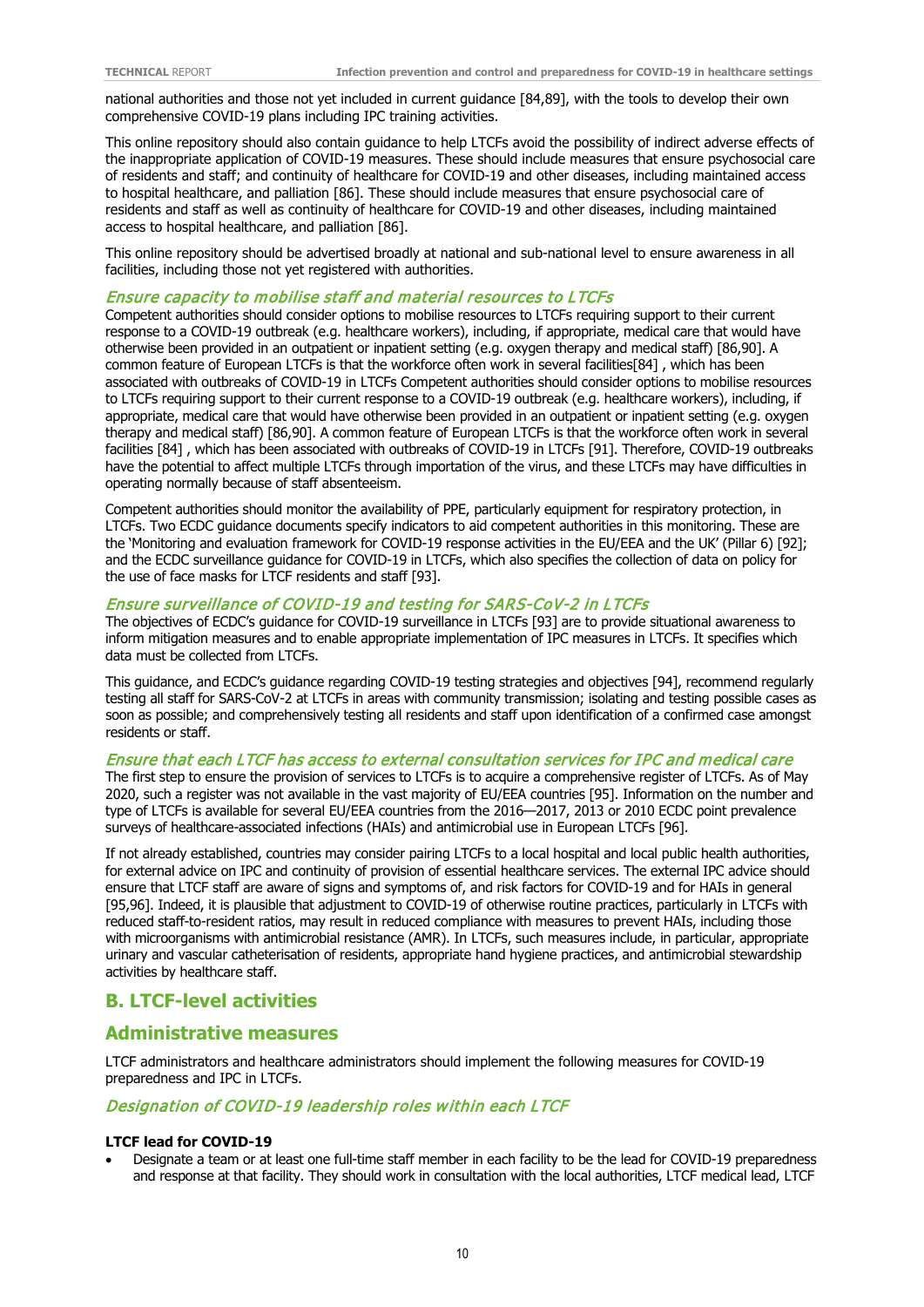administrative lead, Health and Safety committee and/or occupational health service, also consulting with LTCF workers.

The LTCF COVID-19 lead team or person should:

- Designate other COVID-19 leads, to include a medical lead and a lead for IPC training (see below);
- Be responsible for ensuring that the LTCF has the following in place:
	- − IPC training for staff and residents and COVID-19 IPC procedures, in collaboration with the Medical Lead and the IPC Lead (see below);
		- an appropriate SARS-CoV-2 testing strategy [93,94];
	- − a COVID-19 outbreak preparedness plan;
		- These should be developed in collaboration with public health agencies, preferably including local public health authorities and/or hospitals;
- Establish communication channels with all authorities that provide COVID-19 guidance relevant to LTCFs. This should include local health authorities, to:
	- − Acquire familiarity with national/regional advice on preparedness, including advice for the calculation of requirements for PPE and related materials and products; and specific locally recommended measures;
	- − Monitor local and national public health sources to understand the level of COVID-19 transmission in their community;
	- − Acquire awareness of the preferred minimum requirement for management of residents with symptoms of COVID-19 (see below);
	- − Acquire awareness of the requirements for reporting of residents with symptoms compatible with COVID-19; • Update business continuity plans, in case staff members become ill or need to self-isolate;
- Liaise with the employer to ensure that the facility has enough hand-washing facilities, alcohol-based hand rub and PPE;
- Ensure the compatibility of the plans of the LTCF for COVID-19 preparedness, IPC and business continuity, with plans of the LTCF for the psychosocial well-being of residents and staff, continuity of healthcare provision, and appropriate palliation.

#### **Medical lead**

Each LTCF should have a medical lead for COVID-19 who should:

- Review LTCF plans for COVID-19 preparedness and IPC. This should include consideration of their compatibility with LTCF plans for the psychological well-being of residents and staff, continuity of healthcare provision (e.g. referral to the hospital), and palliation for COVID-19 and other diseases.
- Establish contact with external public health teams and IPC practitioners, such as local authorities and/or hospitals, that can provide additional advice on IPC.
- Review the routines of care of LTCF residents to prevent adverse events that may occur when physical distancing measures are in place. These include reducing inappropriate urinary catheterisation, measures to prevent bedsores, and ensuring appropriate antimicrobial use.

#### **IPC lead**

- Each LTCF should have a staff member (e.g. a liaison nurse for IPC) responsible for IPC and ensuring IPC training;
- IPC training should be provided to all LTCF staff and to all residents;
- IPC training should include respiratory etiquette, standard precautions including hand hygiene, physical distancing, self-isolation for residents and staff members who have symptoms of respiratory infection, and proper use of PPE and related materials;
- All staff members should follow hand hygiene practices outlined in WHO guidance for hand hygiene in outpatient and home-based care and LTCFs [78]. In addition, the IPC lead and staff members should ensure that residents and visitors at the LTCF follow hand hygiene measures.

#### Considerations for LTCF workers

- In areas with community transmission of COVID-19, all LTCF workers, including LTCF staff, agency staff, volunteers and/or other informal carers, who provide care for residents or have contact with residents or communal areas of the LTCF, should consider wearing a medical face mask, in addition to practising meticulous hand hygiene.
- The administration to ensure that staff members with symptoms of respiratory infection are relieved from work, self-isolate and contact a predesignated telephone number or contact point at the LTCF to inform of their symptoms and get advice on how and where to obtain a COVID-19 test.
- The administration should ensure that business continuity plans in case of widespread community transmission are in place, in terms of availability of staff, including agency staff, and non-staff workers.
- Workers who provide services to several LTCFs should pay particular attention to IPC practices and selfmonitoring of symptoms of COVID-19 [75], with business continuity consultations with local authorities paying particular attention to the possible absenteeism of such workers.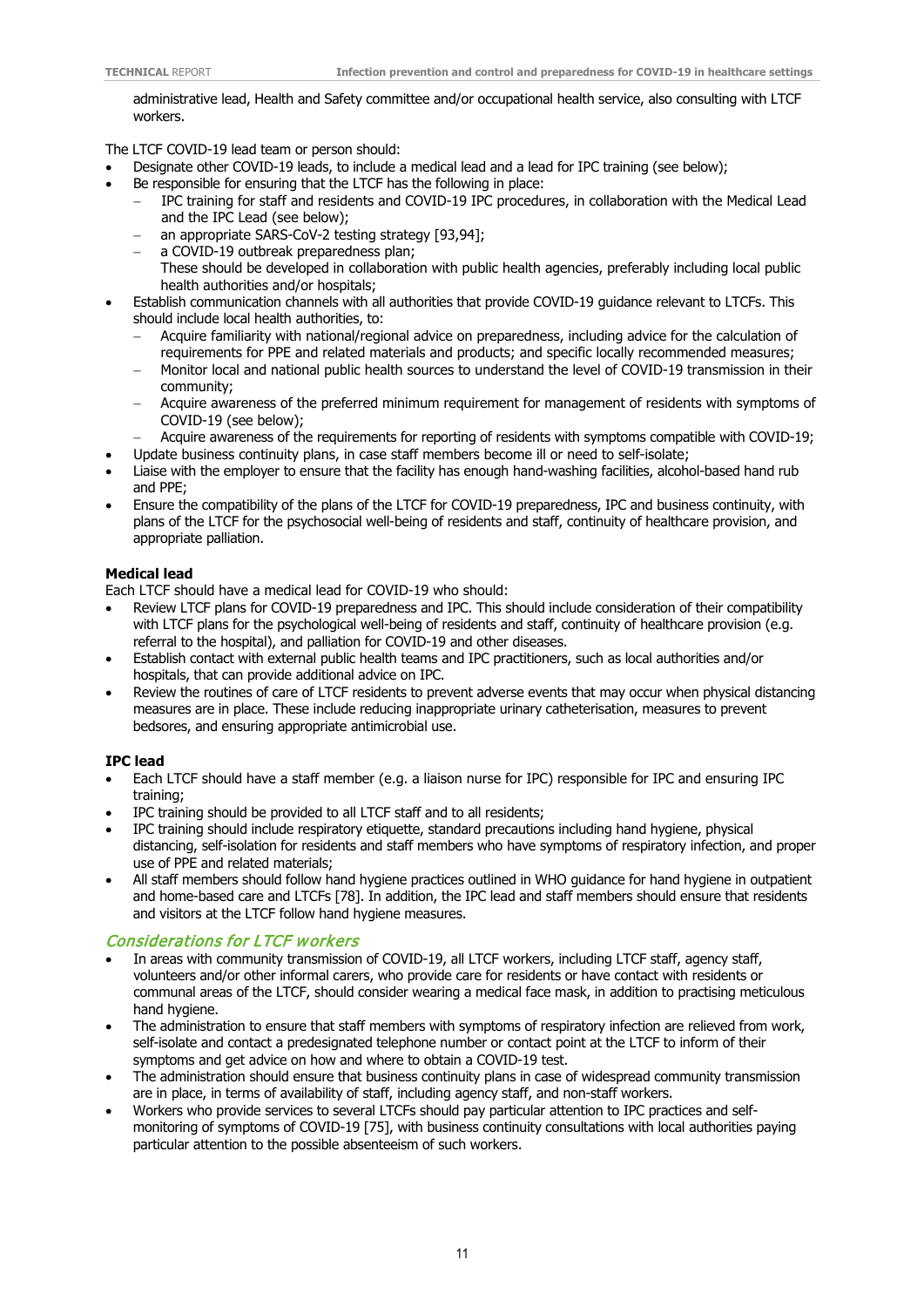- Employers should ensure that workers in LTCFs are aware of how COVID-19 preparedness and response plans affect the baseline requirements for continuity of and access to healthcare including first aid, hospital referrals and palliative care.
- Employers should consult with occupational health and national agencies, to ensure that COVID-19 preparedness and response plans can integrate measures to ensure the psychosocial wellbeing of staff.

#### Personal Protective Equipment (PPE)

- For information on PPE, please consult the section above on 'Personal Protective Equipment (PPE)' for acute care hospitals and the section below on 'Management of residents with symptoms of COVID-19'.
- For specific recommendations on the use medical face masks in LTCFs, please consult the section above on 'Considerations for LTCF staff' and the section below on 'External visitors, e.g. social visits'.
- For options for rational use of PPE in the event of shortages, please consult the corresponding section above for acute care hospitals.

#### Logistic considerations

- The administration should provide signs at all entrances describing the symptoms compatible with COVID-19 (fever, cough, shortness of breath) [97], informing visitors with any of these symptoms not to enter the LTCF.
- The preferred minimum requirements for the management of residents with symptoms compatible with COVID-19 are: a single room with dedicated bathroom and toilet; staff adequately trained in hand hygiene and the use of PPE; availability of appropriate PPE; soap, paper towels and alcohol-based hand rub; and appropriate cleaning and waste management procedures.
- The administration should ensure that soap dispensers and paper towels are available for hand-washing [97]. If no paper towels are available, use clean cloth towels and replace them frequently [98].
- If possible, make alcohol-based hand rub available in every resident's room, both inside and outside the room, and in all public areas [97]. If there is a shortage of alcohol-based hand rub, prioritise availability at the point of care.
- If possible, designate areas that can be dedicated to the management of COVID-19 cases in case of an outbreak (i.e. resident cohorting). During planning, also identify surge capacity, within or outside the LTCF, for cases.

### **Environmental cleaning, ventilation and waste management**

For information on environmental cleaning, ventilation and waste management, please consult the corresponding section for acute care hospitals.

### **Minimising risk of COVID-19 introduction and transmission**

The mainstays of IPC in LTCFs remain ensuring physical distancing of at least 1.5 metres wherever possible, maintaining respiratory etiquette and practicing meticulous hand hygiene.

The following can be considered for specific settings within the LTCF:

#### Common areas

- Ensure that the occupancy rate for common areas permits maintenance of physical distancing.
- Endeavour to ensure appropriate ventilation, as feasible (see section 'Environmental cleaning, ventilation and waste management' for acute care hospitals).
- If possible, ensure that common areas have direct access to hand-washing facilities, and that alcohol-based hand rub dispensers are available in common areas (see section 'Logistic considerations').

#### Organised external social activities

- It is recommended that LTCF residents consider, if applicable, reducing their use of transportation methods with potentially large numbers of close contacts and consider minimising attendance at non-essential public events.
- Organised activities within LTCFs, such as social activities and exercise, should be designed according to local risk assessment, ensuring appropriate IPC measures and including physical distancing and ventilation.

#### External visitors and social visits

- The decision to admit visitors should follow national guidelines. If visits are allowed, LTCFs should preferably prepare the process in collaboration with public health authorities, i.e. perform a risk assessment to designate visitor areas. These areas should have appropriate ventilation, permit appropriate physical distancing, and ideally be accessible without traversing common areas.
- Symptomatic potential visitors should not come to LTCFs. Prior to entering the LTCF, visitors should (a) provide sufficient information for subsequent contact tracing, if required; and (b) be screened by LTCF staff for current symptoms compatible with COVID-19.
- The use of medical face masks for visitors and visited residents should be strongly considered [99].
- Ensure that residents and visitors at the LTCF practice appropriate hand hygiene, i.e. they should use soap and water or an alcohol-based hand rub.
- The risk of transmission from other visitors (such as for delivery of supplies and collection of refuse) will be minimised through maintenance of a short duration of contact with the LTCF; avoiding or minimising traversal of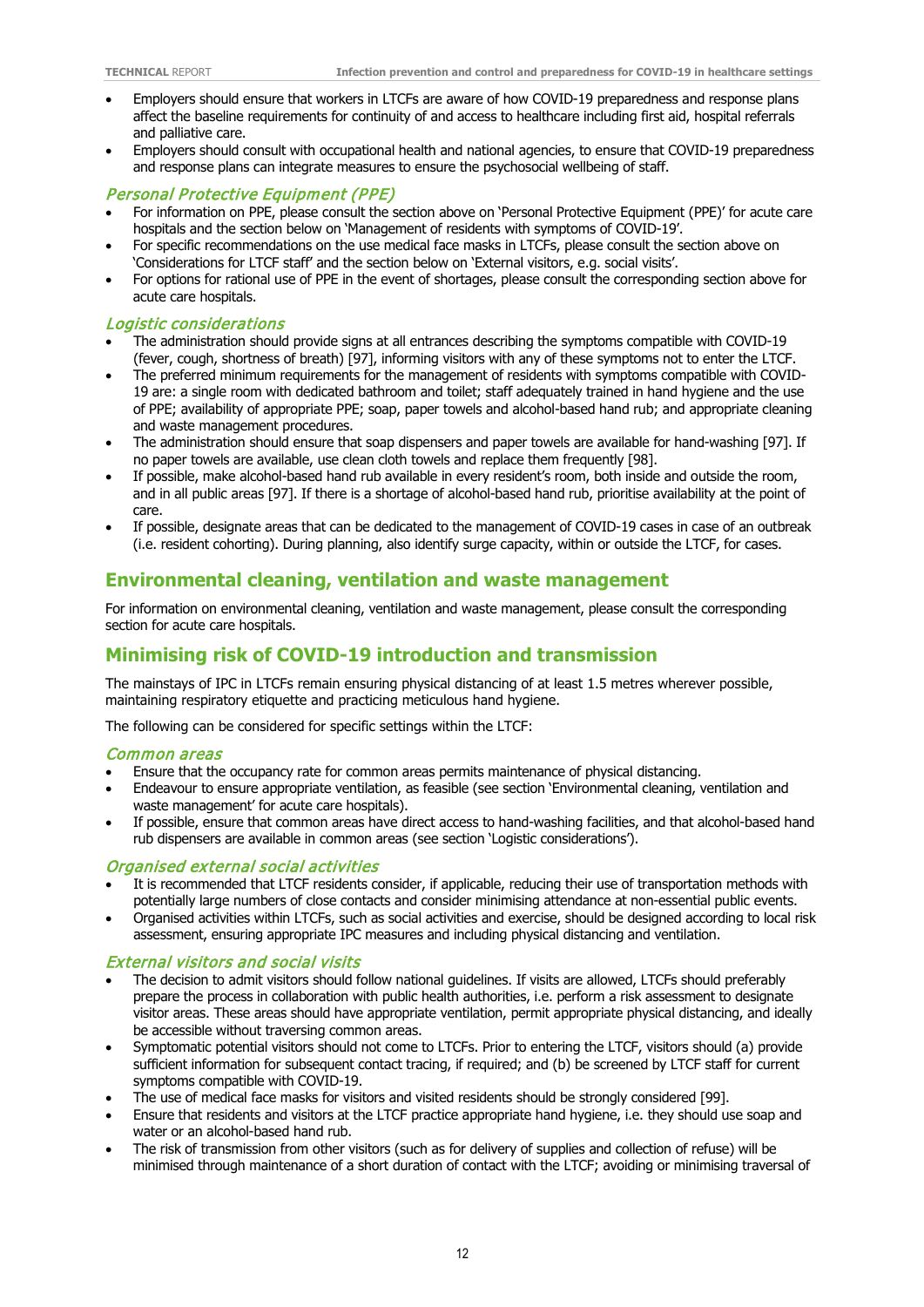the LTCF premises, most particularly common areas; and by the above mentioned other visitors not working if they have symptoms compatible with COVID-19.

• For consideration of 'social bubbles', see the ECDC guidelines for the implementation of non-pharmaceutical interventions against COVID-19 [79]. For LTCFs, social bubbles should ideally only contain people residing within the same LTCF, to minimise introduction of COVID-19 into the bubble.

#### Timely identification of COVID-19 cases

The administration should consider the following measures for the early identification of COVID-19 cases among residents:

- Monitoring the residents on a daily basis for symptoms (e.g. measuring body temperature).
- Regularly testing all staff at LTCFs for SARS-CoV-2 in areas with community transmission.
- Isolating and testing possible cases as soon as possible.
- Comprehensively testing all residents and staff upon identification of a confirmed case amongst residents or staff.

## **Admission and re-admission of LTCF residents**

Staff responsible for receiving new and returning residents should do the following to minimise the risk of introduction of COVID-19:

- Assess new and returning residents for symptoms compatible with COVID-19.
- For residents without symptoms or signs of COVID-19, strongly consider requesting one negative RT-PCR test before admission or re-admission in the LTCF.
- For residents who were hospitalised for COVID-19 and clinically recovered, request two negative RT-PCR tests, at least 10 days after onset of symptoms, before admission or re-admission in the LTCF.
- In case RT-PCR tests remain positive for SARS-CoV-2 or in case of insufficient testing capacity, admission or readmission can be considered after 20 days from onset of symptoms [58,59].

## **Management of residents with symptoms of COVID-19**

- If a resident in a LTCF displays signs or symptoms of COVID-19, urgently contact public health authorities'/healthcare services for notification, assessment and instructions on testing and possible transfer to an acute care hospital.
- If feasible, LTCFs may consider identifying dedicated staff to care for residents with possible/confirmed COVID-19 in order to reduce the likelihood of transmission to other residents.
- Residents displaying signs or symptoms of COVID-19 that do not require hospitalisation should be isolated in single rooms with a separate bathroom and toilet. If there are more than a few cases, consider placing the residents in a separate ward or section of the facility with dedicated staff.
- The administration should ensure that all LTCF staff are aware of the residents displaying signs or symptoms compatible with COVID-19 or having tested positive for the disease.
- If appropriate, consider posting information detailing IPC precautions on the doors of all residents' rooms, especially in those areas that have possible or confirmed COVID-19 cases.
- Healthcare workers and LTCF staff coming into contact with residents who have symptoms compatible with COVID-19 should wear a medical face mask or an FFP2 respirator if available, as well as eye protection (i.e. visor or goggles). Gloves and a gown or apron should be considered when there is a risk for contact with body fluids [41].
- Healthcare workers should strictly follow the procedures for safely putting on and removing PPE in the correct sequence [41].
- Hand hygiene should be performed immediately before and after removing PPE.

# **Contributing ECDC experts (in alphabetical order)**

Agoritsa Baka, Eeva Broberg, Orlando Cenciarelli, Emilie Finch, Tommi Karki, Pete Kinross, Angeliki Melidou, Diamantis Plachouras, Carl Suetens, Maria Tseroni.

# **Contributing external expert**

Elke Schneider (European Agency for Safety and Health at Work) contributed to the fourth update of this guidance.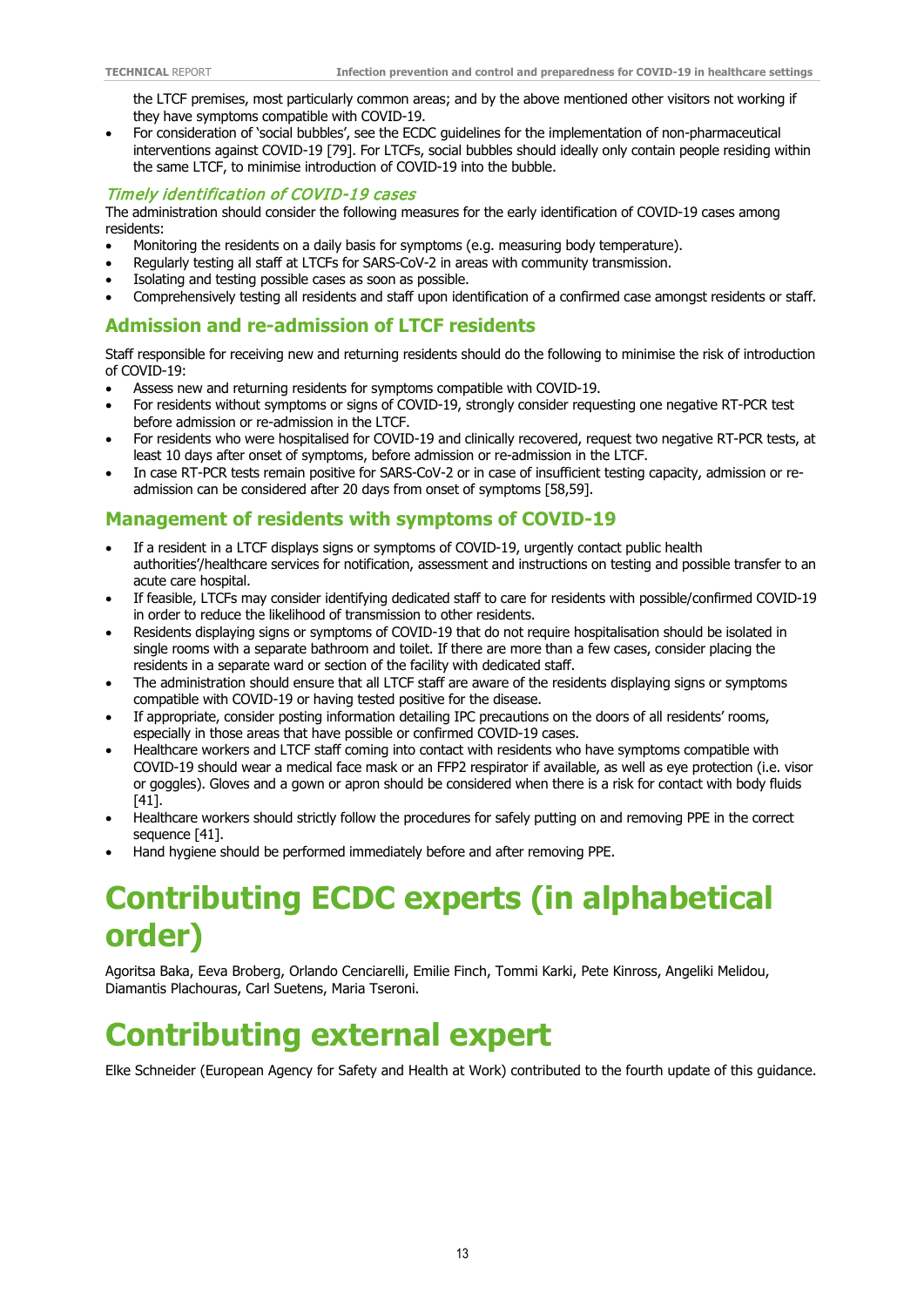## **Annex**

Measures for the protection of workers from exposure to biological agents at the workplace are specified in the Directive 2004/54/EC (available from [https://eur-lex.europa.eu/legal-content/EN/LSU/?uri=celex:32000L0054\)](https://eur-lex.europa.eu/legal-content/EN/LSU/?uri=celex:32000L0054) and include:

- Keeping as low as possible the number of workers exposed or likely to be exposed.
- Design of work processes and engineering control measures so as to avoid or minimise the release of Biological agents into the place of work.
- Organisational measures to limit exposure, such as dedicated areas for the reception of infected patients.
- Technical measures such as appropriate ventilation, physical barriers and the use of appropriate work benches for laboratory work.
- Personal protective measures are a last resort where the above-mentioned measures do not ensure appropriate protection.
- Training of workers, including in the use of PPE, disinfection procedures and waste disposal.
- The provision of appropriate PPE.
- Ensure means for the safe collection, storage and disposal of waste by workers, including the use of secure and identifiable containers, after suitable treatment.
- Ensure that workers are provided with appropriate protective clothing or other appropriate special clothing.
- Ensure that workers are provided with appropriate and adequate washing and toilet facilities, which may include eye washes and/or skin antiseptics.
- Working clothes and protective equipment, including protective clothing, which may be contaminated by biological agents, must be removed on leaving the working area and, before taking the measures referred to in the second subparagraph, kept separately from other clothing. The employer must ensure that such clothing and protective equipment is decontaminated and cleaned or, if necessary, destroyed.
- Drawing up plans to deal with accidents and incidents and ensure that staff know whom to report to.
- Appropriate measures shall be taken by the employer to ensure that workers and their representatives receive sufficient and appropriate training, concerning: (a) potential risks to health; (b) precautions to be taken to prevent exposure; (c) hygiene requirements; (d) wearing and use of protective equipment and clothing; (e) steps to be taken by workers in the case of incidents and to prevent incidents. The training shall be: (a) given at the beginning of work involving contact with biological agents, (b) adapted to take account of new or changed risks, and (c) repeated periodically if necessary.

Appropriate measures shall be taken in health and veterinary care facilities in order to protect the health and safety of the workers concerned. The measures to be taken shall include in particular: (a) specifying appropriate decontamination and disinfection procedures; and (b) implementing procedures enabling contaminated waste to be handled and disposed of without risk. In isolation facilities where there are human patients or animals who are, or who are suspected of being, infected with group 3 or group 4 biological agents, containment measures shall be selected from those in Annex V of the biological agents Directive, in order to minimise the risk of infection.

# **Definitions**

**A respirator (also known as filtering face piece (FFP) mask or filtering half mask)** is designed to protect the wearer from exposure to airborne contaminants (e.g. from inhaling infectious agents associated with inhaling small and large particle droplets) and is classified as personal protective equipment (PPE) [100]. FFP2 respirators have a filtering capacity of at least 94% for 0.3 μm particles. FFP3 respirators have a filtering capacity of at least 99% for 0.3 μm particles. Respirators are mainly used by healthcare workers to protect themselves, especially during aerosolgenerating procedures, and require a fitting test to ensure proper protection. Some valved respirators do not prevent the release of exhaled respiratory particles from the wearer into the environment and therefore may not be appropriate for use as a means of source control in the case of respiratory infections [101]. Requirements for respirators are specified in [EN 149:2001+A1:2009.](https://standards.cen.eu/dyn/www/f?p=204:110:0::::FSP_PROJECT,FSP_ORG_ID:32928,6062&cs=1FC98AD34A5EE26A0CB5A6155ED4D6E5E)

**A medical face mask (also known as surgical or procedure mask)** is a medical device covering the mouth, nose and chin, ensuring a barrier that limits the transition of an infective agent between hospital staff and the patient. They are used by healthcare workers to prevent large respiratory droplets and splashes reaching the mouth and nose of the wearer, and as a means of source control to stop the spread of large respiratory droplets by the person wearing them [100]. Requirements for medical face masks are defined in [EN 14683:2014.](https://standards.cen.eu/dyn/www/f?p=204:110:0::::FSP_PROJECT,FSP_ORG_ID:69675,6186&cs=19F67DA57C81359DD409C62A083C97AD7) Medical face masks are not defined as personal protective equipment in [Regulation \(EU\) 2016/425 of 9 March 2016](https://eur-lex.europa.eu/legal-content/EN/TXT/?uri=CELEX:32016R0425) and Directive 89/656/EEC on personal protective equipment. However, for the purpose of this document and in accordance with guidance on infection prevention and control in the context of COVID-19 by the World Health Organization (WHO) [102] and on transmission-based precautions [103], medical face masks are considered to provide protection against infections transmitted by droplets.

**Non-medical face masks (also known as 'community' masks)** include various forms of self-made and commercial masks, including face covers made of cloth and other materials such as paper. They are not standardised and are not intended to be used in healthcare settings or by healthcare professionals.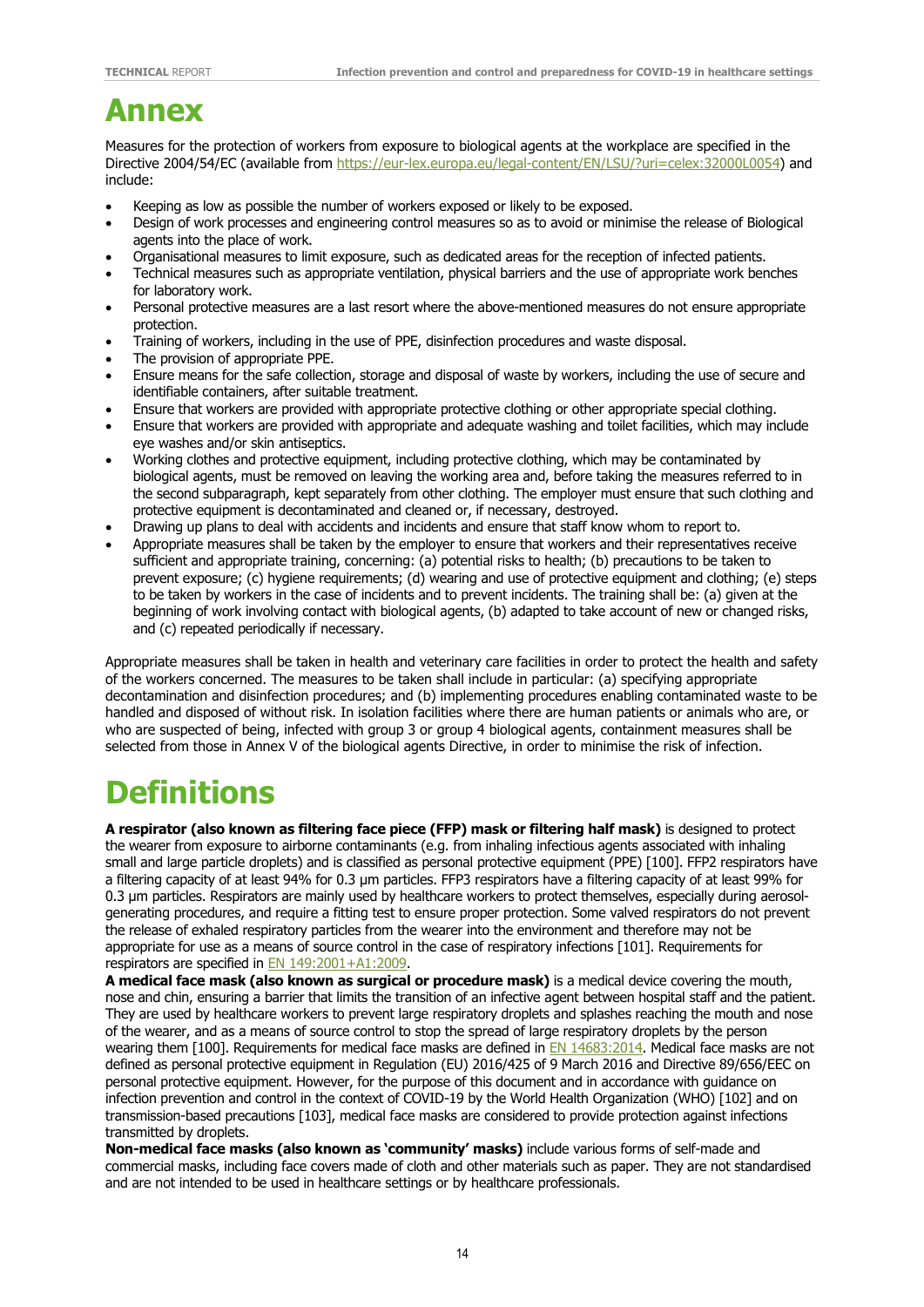## **References**

- 1. European Centre for Disease prevention and Control. Infection prevention and control and preparedness for COVID-19 in healthcare settings - fourth update Stockholm: ECDC; 2020. Available from: [https://www.ecdc.europa.eu/sites/default/files/documents/Infection-prevention-and-control-in](https://www.ecdc.europa.eu/sites/default/files/documents/Infection-prevention-and-control-in-healthcare-settings-COVID-19_4th_update.pdf)[healthcare-settings-COVID-19\\_4th\\_update.pdf](https://www.ecdc.europa.eu/sites/default/files/documents/Infection-prevention-and-control-in-healthcare-settings-COVID-19_4th_update.pdf)
- 2. European Centre for Disease prevention and Control. COVID-19 pandemic Stockholm: ECDC; 2020 [cited 2020 24 June]. Available from:<https://www.ecdc.europa.eu/en/covid-19-pandemic>
- 3. European Centre for Disease prevention and Control. Increased transmission of COVID-19 in the EU/EEA and the UK – twelfth update Stockholm: ECDC; 2020. Available from: [https://www.ecdc.europa.eu/sites/default/files/documents/covid-19-risk-assessment-increased](https://www.ecdc.europa.eu/sites/default/files/documents/covid-19-risk-assessment-increased-transmission-12th-update-september-2020.pdf)[transmission-12th-update-september-2020.pdf](https://www.ecdc.europa.eu/sites/default/files/documents/covid-19-risk-assessment-increased-transmission-12th-update-september-2020.pdf)
- 4. World Health Organisation (WHO). Coronavirus disease (COVID-19) outbreak 2020. Available from: <https://www.who.int/emergencies/diseases/novel-coronavirus-2019>
- 5. Nguyen LH, Drew DA, Graham MS, Joshi AD, Guo C-G, Ma W, et al. Risk of COVID-19 among front-line health-care workers and the general community: a prospective cohort study. Lancet Public Health. 2020;5(9):e475-e83.
- 6. World Health Organization (WHO). Report of the WHO-China Joint Mission on Coronavirus Disease 2019 (COVID-19) 2020 [cited 2020 1 March]. Available from: [https://www.who.int/docs/default](https://www.who.int/docs/default-source/coronaviruse/who-china-joint-mission-on-covid-19-final-report.pdf)[source/coronaviruse/who-china-joint-mission-on-covid-19-final-report.pdf](https://www.who.int/docs/default-source/coronaviruse/who-china-joint-mission-on-covid-19-final-report.pdf)
- 7. Istituto Superiore di Sanita' (ISS). Sorveglianza Integrata COVID-19 in Italia 2020 [updated 26 March 2020; cited 2020 26 March]. Available from:
- [https://www.epicentro.iss.it/coronavirus/bollettino/Infografica\\_26marzo%20ITA.pdf](https://www.epicentro.iss.it/coronavirus/bollettino/Infografica_26marzo%20ITA.pdf) 8. European Centre for Disease prevention and Control. COVID-19 clusters and outbreaks in occupational settings in the EU/EEA and the UK: ECDC; 2020. Available from: [https://www.ecdc.europa.eu/en/publications-data/covid-19-clusters-and-outbreaks-occupational](https://www.ecdc.europa.eu/en/publications-data/covid-19-clusters-and-outbreaks-occupational-settings-eueea-and-uk)[settings-eueea-and-uk](https://www.ecdc.europa.eu/en/publications-data/covid-19-clusters-and-outbreaks-occupational-settings-eueea-and-uk)
- 9. Ben-Shmuel A, Brosh-Nissimov T, Glinert I, Bar-David E, Sittner A, Poni R, et al. Detection and infectivity potential of Severe Acute Respiratory Syndrome Coronavirus 2 (SARS-CoV-2) environmental contamination in isolation units and quarantine facilities. Clin Microbiol Infect. 2020 Sep 9.
- 10. Colaneri M, Seminari E, Novati S, Asperges E, Biscarini S, Piralla A, et al. Severe acute respiratory syndrome coronavirus 2 RNA contamination of inanimate surfaces and virus viability in a health care emergency unit. Clin Microbiol Infect. 2020;26(8):1094.e1-.e5.
- 11. Guo ZD, Wang ZY, Zhang SF, Li X, Li L, Li C, et al. Aerosol and Surface Distribution of Severe Acute Respiratory Syndrome Coronavirus 2 in Hospital Wards, Wuhan, China, 2020. Emerg Infect Dis. 2020 Jul;26(7):1583-91.
- 12. Razzini K, Castrica M, Menchetti L, Maggi L, Negroni L, Orfeo NV, et al. SARS-CoV-2 RNA detection in the air and on surfaces in the COVID-19 ward of a hospital in Milan, Italy. Sci Total Environ. 2020 Nov 10;742:140540.
- 13. Liu Y, Ning Z, Chen Y, Guo M, Liu Y, Gali NK, et al. Aerodynamic analysis of SARS-CoV-2 in two Wuhan hospitals. Nature. 2020 2020/04/27.
- 14. Santarpia JL, Rivera DN, Herrera V, Morwitzer MJ, Creager H, Santarpia GW, et al. Transmission Potential of SARS-CoV-2 in Viral Shedding Observed at the University of Nebraska Medical Center. medRxiv. 2020:2020.03.23.20039446.
- 15. Ong SWX, Tan YK, Sutjipto S, Chia PY, Young BE, Gum M, et al. Absence of contamination of personal protective equipment (PPE) by Severe Acute Respiratory Syndrome Coronavirus 2 (SARS-CoV-2). Infect Control Hosp Epidemiol. 2020 Mar 26:1-6.
- 16. Santarpia JL, Herrera VL, Rivera DN, Ratnesar-Shumate S, Reid SP, Denton PW, et al. The Infectious Nature of Patient-Generated SARS-CoV-2 Aerosol. medRxiv. 2020:2020.07.13.20041632.
- 17. Lednicky JA, Lauzardo M, Hugh Fan Z, Jutla A, Tilly TB, Gangwar M, et al. Viable SARS-CoV-2 in the air of a hospital room with COVID-19 patients. Int J Infect Dis. 2020 Sep 16.
- 18. Rothe C, Schunk M, Sothmann P, Bretzel G, Froeschl G, Wallrauch C, et al. Transmission of 2019-nCoV infection from an asymptomatic contact in Germany. New England Journal of Medicine. 2020.
- 19. Ong SWX, Tan YK, Chia PY, Lee TH, Ng OT, Wong MSY, et al. Air, surface environmental, and personal protective equipment contamination by severe acute respiratory syndrome coronavirus 2 (SARS-CoV-2) from a symptomatic patient. JAMA. 2020.
- 20. Chu DK, Akl EA, Duda S, Solo K, Yaacoub S, Schunemann HJ, et al. Physical distancing, face masks, and eye protection to prevent person-to-person transmission of SARS-CoV-2 and COVID-19: a systematic review and meta-analysis. Lancet. 2020 Jun 1.
- 21. Smith JD, MacDougall CC, Johnstone, Copes RA, Schwartz B, Garber GE. Effectiveness of N95 respirators versus surgical masks in protecting health care workers from acute respiratory infection: a systematic review and meta-analysis. Cmaj. 2016;188(8):567-74.
- 22. Tran K, Cimon K, Severn M, Pessoa-Silva CL, Conly J. Aerosol generating procedures and risk of transmission of acute respiratory infections to healthcare workers: a systematic review. PLoS One. 2012;7(4):e35797.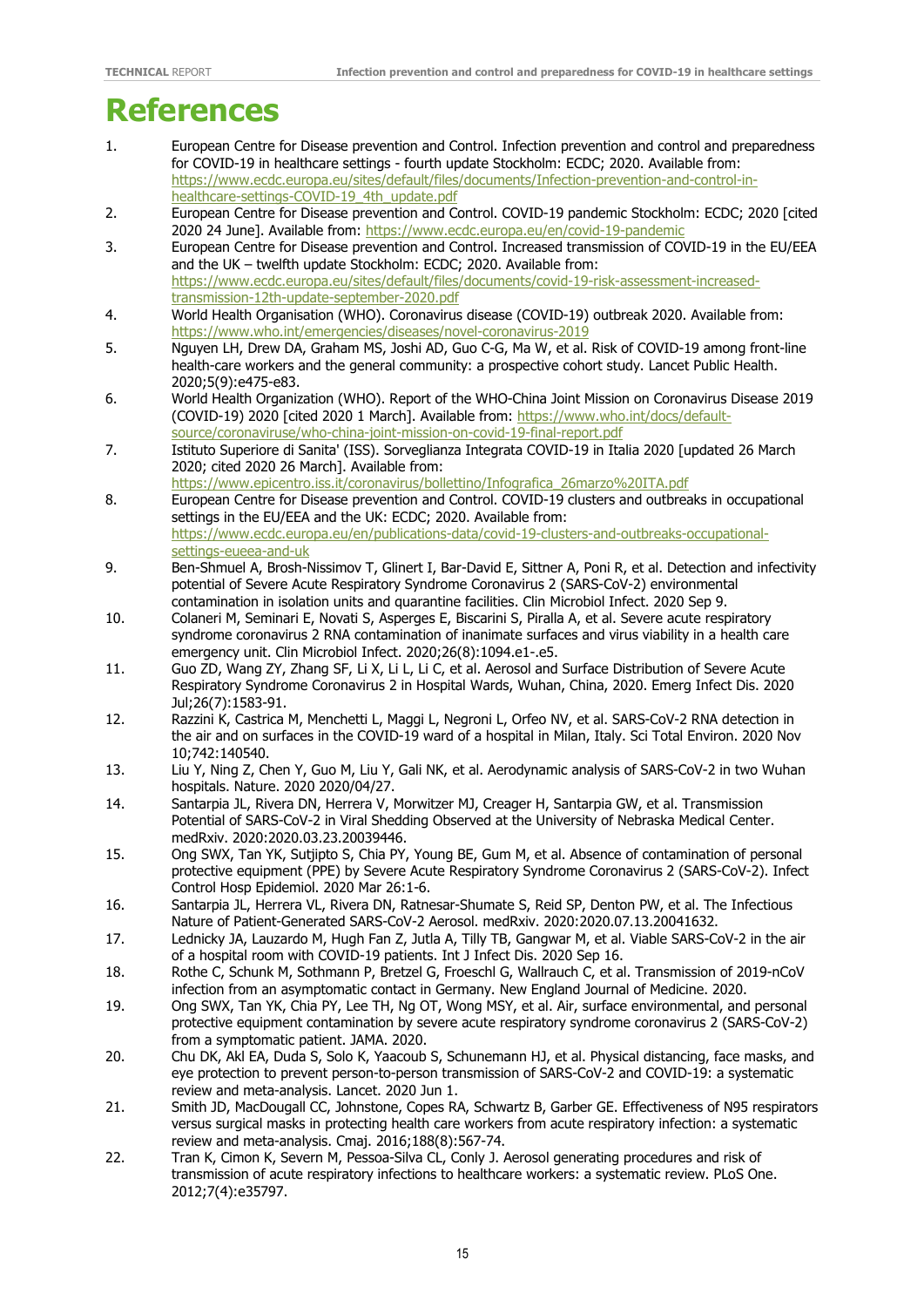- 23. Centre for Evidence-Based Medicine. What is the effectiveness of protective gowns and aprons against COVID-19 in primary care settings? Oxford: CEBM; 2020. Available from: [https://www.cebm.net/covid-](https://www.cebm.net/covid-19/what-is-the-effectiveness-of-protective-gowns-and-aprons-against-covid-19-in-primary-care-settings/#:%7E:text=Both%20used%20a%20spray%20to,compared%20disposable%20waterproof%20gown%20vs.&text=Both%20studies%20found%20that%20wearing,disposable%20waterproof%20gown%20(10)[19/what-is-the-effectiveness-of-protective-gowns-and-aprons-against-covid-19-in-primary-care](https://www.cebm.net/covid-19/what-is-the-effectiveness-of-protective-gowns-and-aprons-against-covid-19-in-primary-care-settings/#:%7E:text=Both%20used%20a%20spray%20to,compared%20disposable%20waterproof%20gown%20vs.&text=Both%20studies%20found%20that%20wearing,disposable%20waterproof%20gown%20(10)[settings/#:~:text=Both%20used%20a%20spray%20to,compared%20disposable%20waterproof%20go](https://www.cebm.net/covid-19/what-is-the-effectiveness-of-protective-gowns-and-aprons-against-covid-19-in-primary-care-settings/#:%7E:text=Both%20used%20a%20spray%20to,compared%20disposable%20waterproof%20gown%20vs.&text=Both%20studies%20found%20that%20wearing,disposable%20waterproof%20gown%20(10) [wn%20vs.&text=Both%20studies%20found%20that%20wearing,disposable%20waterproof%20gown%](https://www.cebm.net/covid-19/what-is-the-effectiveness-of-protective-gowns-and-aprons-against-covid-19-in-primary-care-settings/#:%7E:text=Both%20used%20a%20spray%20to,compared%20disposable%20waterproof%20gown%20vs.&text=Both%20studies%20found%20that%20wearing,disposable%20waterproof%20gown%20(10) [20\(10\)](https://www.cebm.net/covid-19/what-is-the-effectiveness-of-protective-gowns-and-aprons-against-covid-19-in-primary-care-settings/#:%7E:text=Both%20used%20a%20spray%20to,compared%20disposable%20waterproof%20gown%20vs.&text=Both%20studies%20found%20that%20wearing,disposable%20waterproof%20gown%20(10)
- 24. Chen WQ, Ling WH, Lu CY, Hao YT, Lin ZN, Ling L, et al. Which preventive measures might protect health care workers from SARS? BMC Public Health. 2009 Mar 13;9:81.
- 25. Nishiura H, Kuratsuji T, Quy T, Phi NC, Van Ban V, Ha LE, et al. Rapid awareness and transmission of severe acute respiratory syndrome in Hanoi French Hospital, Vietnam. Am J Trop Med Hyg. 2005 Jul;73(1):17-25.
- 26. Seto WH, Tsang D, Yung RWH, Ching TY, Ng TK, Ho M, et al. Effectiveness of precautions against droplets and contact in prevention of nosocomial transmission of severe acute respiratory syndrome (SARS). The Lancet. 2003 2003/05/03/;361(9368):1519-20.
- 27. Teleman MD, Boudville IC, Heng BH, Zhu D, Leo YS. Factors associated with transmission of severe acute respiratory syndrome among health-care workers in Singapore. Epidemiol Infect. 2004 Oct;132(5):797-803.
- 28. World Health Organisation (WHO) Global Alert and Response. Infection prevention and control of epidemic- and pandemic-prone acute respiratory diseases in health care. 2013 [11/04/2013]. Available from: [http://www.who.int/csr/resources/publications/swineflu/WHO\\_CDS\\_EPR\\_2007\\_6/en/index.html](http://www.who.int/csr/resources/publications/swineflu/WHO_CDS_EPR_2007_6/en/index.html)
- 29. Jefferson T, Del Mar CB, Dooley L, Ferroni E, Al-Ansary LA, Bawazeer GA, et al. Physical interventions to interrupt or reduce the spread of respiratory viruses. The Cochrane database of systematic reviews. 2011 Jul 6(7):CD006207.
- 30. Bogossian EG, Taccone FS, Izzi A, Yin N, Garufi A, Hublet S, et al. The acquisition of Multi-drug resistant bacteria in patients admitted to COVID-19 intensive care units: a monocentric retrospective case control study. Research Square. 2020.
- 31. Sturdy A, Basarab M, Cotter M, Hager K, Shakespeare D, Shah N, et al. Severe COVID-19 and healthcare-associated infections on the ICU: time to remember the basics? J Hosp Infect. 2020 Aug;105(4):593-5.
- 32. Li R, Pei S, Chen B, Song Y, Zhang T, Yang W, et al. Substantial undocumented infection facilitates the rapid dissemination of novel coronavirus (SARS-CoV2). Science. 2020:eabb3221.
- 33. Kimball A, Hatfield KM, Arons M. Asymptomatic and Presymptomatic SARS-CoV-2 Infections in Residents of a Long-Term Care Skilled Nursing Facility — King County, Washington, March 2020. MMWR Morb Mortal Wkly Rep. 2020.
- 34. He X, Lau EHY, Wu P, Deng X, Wang J, Hao X, et al. Temporal dynamics in viral shedding and transmissibility of COVID-19. Nat Med. 2020 2020/04/15.
- 35. Arons MM, Hatfield KM, Reddy SC, Kimball A, James A, Jacobs JR, et al. Presymptomatic SARS-CoV-2 Infections and Transmission in a Skilled Nursing Facility. N Engl J Med. 2020 May 28;382(22):2081-90.
- 36. World Health Organisation (WHO). Advice on the use of masks in the context of COVID-19 Geneva: WHO; 2020 [updated 5 June; cited 2020 24 June]. Available from: [https://www.who.int/publications/i/item/advice-on-the-use-of-masks-in-the-community-during-home-](https://www.who.int/publications/i/item/advice-on-the-use-of-masks-in-the-community-during-home-care-and-in-healthcare-settings-in-the-context-of-the-novel-coronavirus-(2019-ncov)-outbreak)
- [care-and-in-healthcare-settings-in-the-context-of-the-novel-coronavirus-\(2019-ncov\)-outbreak](https://www.who.int/publications/i/item/advice-on-the-use-of-masks-in-the-community-during-home-care-and-in-healthcare-settings-in-the-context-of-the-novel-coronavirus-(2019-ncov)-outbreak) 37. European Agency for Safety and Health at Work (EU-OSHA). COVID-19: Resources for the workplace Bilbao, Spain: EU-OSHA; 2020 [cited 2020 24 June ]. Available from: <https://osha.europa.eu/en/themes/covid-19-resources-workplace>
- 38. European Centre for Disease prevention and Control. Case definition and European surveillance for COVID-19, as of 2 March 2020 Stockholm: ECDC; 2020. Available from: [https://www.ecdc.europa.eu/en/case-definition-and-european-surveillance-human-infection-novel](https://www.ecdc.europa.eu/en/case-definition-and-european-surveillance-human-infection-novel-coronavirus-2019-ncov)[coronavirus-2019-ncov](https://www.ecdc.europa.eu/en/case-definition-and-european-surveillance-human-infection-novel-coronavirus-2019-ncov)
- 39. Toner E, Waldhorn R. What US Hospitals Should Do Now to Prepare for a COVID-19 Pandemic: Clinicians' Biosecurity News; 2020 [cited 2020 10 March]. Available from: <http://www.centerforhealthsecurity.org/cbn/2020/cbnreport-02272020.html>
- 40. Centers for Disease Control and Prevention (CDC). Interim Guidance for Healthcare Facilities: Preparing for Community Transmission of COVID-19 in the United States [cited 2020 11 March]. Available from: <https://www.cdc.gov/coronavirus/2019-ncov/healthcare-facilities/guidance-hcf.html>
- 41. European Centre for Disease Prevention and Control (ECDC). Guidance for wearing and removing personal protective equipment in healthcare settings for the care of patients with suspected or confirmed COVID-19 2020 [cited 2020 8 March]. Available from: [https://www.ecdc.europa.eu/en/publications-data/guidance-wearing-and-removing-personal-protective](https://www.ecdc.europa.eu/en/publications-data/guidance-wearing-and-removing-personal-protective-equipment-healthcare-settings)[equipment-healthcare-settings](https://www.ecdc.europa.eu/en/publications-data/guidance-wearing-and-removing-personal-protective-equipment-healthcare-settings)
- 42. World Health Organisation (WHO). Laboratory testing for coronavirus disease 2019 (COVID-19) in suspected human cases 2020 [updated 2 March 2020; cited 2020 8 March]. Available from: [https://www.who.int/publications-detail/laboratory-testing-for-2019-novel-coronavirus-in-suspected](https://www.who.int/publications-detail/laboratory-testing-for-2019-novel-coronavirus-in-suspected-human-cases-20200117)[human-cases-20200117](https://www.who.int/publications-detail/laboratory-testing-for-2019-novel-coronavirus-in-suspected-human-cases-20200117)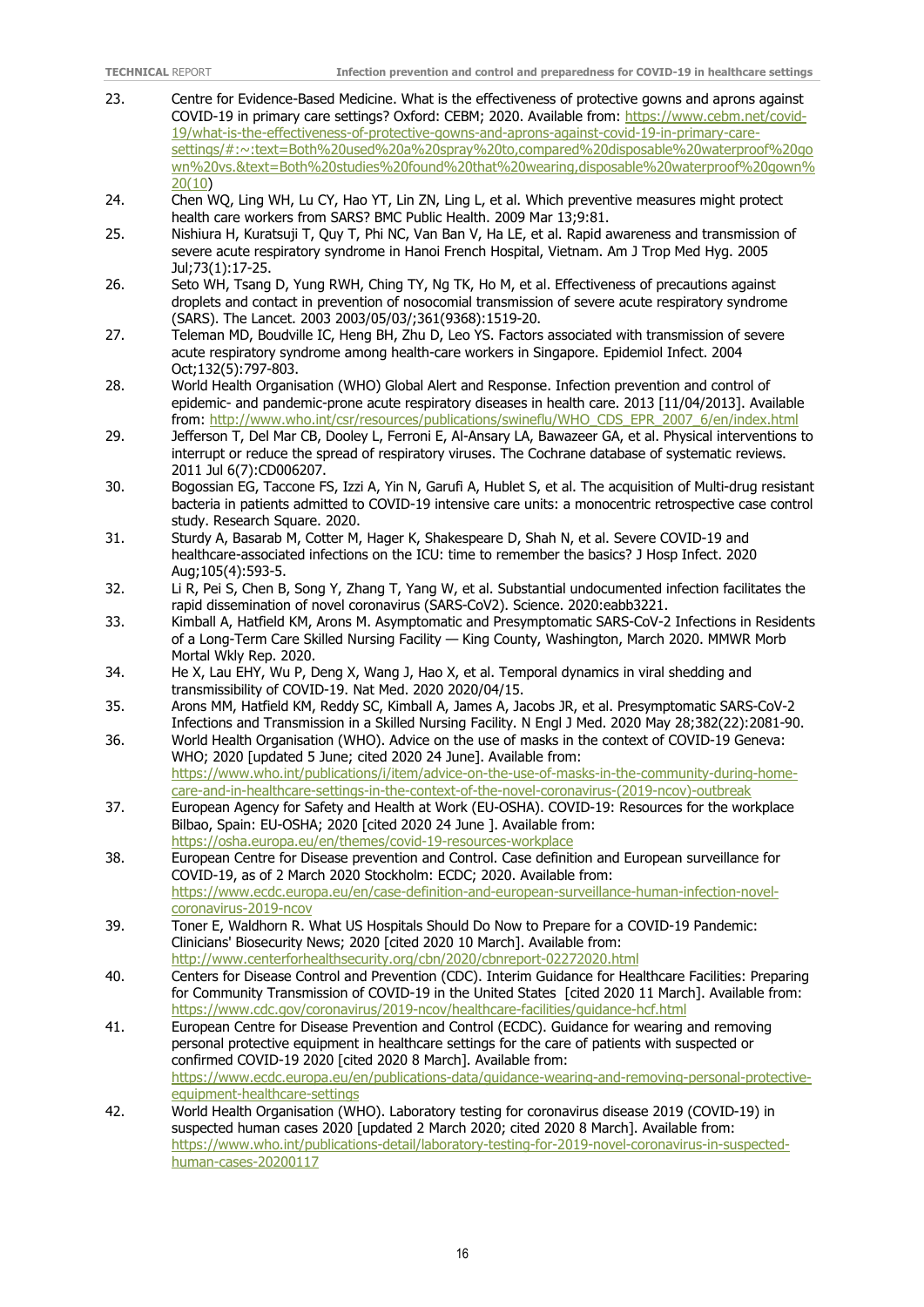- 43. European Centre for Disease prevention and Control. Guidance for discharge and ending isolation in the context of widespread community transmission of COVID-19 – first update Stockholm: ECDC; 2020 [updated 8 April]. Available from: https://www.ecdc.europa.eu/en/publications-data/covid-19-quidance[discharge-and-ending-isolation](https://www.ecdc.europa.eu/en/publications-data/covid-19-guidance-discharge-and-ending-isolation)
- 44. World Health Organisation (WHO). Rational use of personal protective equipment for coronavirus disease 2019 (COVID-19) 2020 [updated 27 February 2020; cited 2020 8 March]. Available from: [https://apps.who.int/iris/bitstream/handle/10665/331215/WHO-2019-nCov-IPCPPE\\_use-2020.1-eng.pdf](https://apps.who.int/iris/bitstream/handle/10665/331215/WHO-2019-nCov-IPCPPE_use-2020.1-eng.pdf)
- 45. Centers for Disease Control and Prevention. Interim Guidelines for Collecting, Handling, and Testing Clinical Specimens for COVID-19: CDC; 2020. Available from: [https://www.cdc.gov/coronavirus/2019](https://www.cdc.gov/coronavirus/2019-ncov/lab/guidelines-clinical-specimens.html) [ncov/lab/guidelines-clinical-specimens.html](https://www.cdc.gov/coronavirus/2019-ncov/lab/guidelines-clinical-specimens.html)
- 46. World Health Organisation (WHO). Infection prevention and control of epidemic-and pandemic prone acute respiratory infections in health care. WHO guidelines 2014 [17 January 2020]. Available from: [https://www.who.int/csr/bioriskreduction/infection\\_control/publication/en/](https://www.who.int/csr/bioriskreduction/infection_control/publication/en/)
- 47. World Health Organization (WHO). Infection prevention and control during health care when coronavirus disease (COVID-19) is suspected or confirmed. Geneva: WHO; 2020 [updated 29 June 2020;]. Available from: <https://apps.who.int/iris/handle/10665/332879>
- 48. National Services Scotland. Assessing the evidence base for medical procedures which create a higher risk of respiratory infection transmission from patient to healthcare worker 2020. Available from: [https://hpspubsrepo.blob.core.windows.net/hps-website/nss/3055/documents/1\\_agp-sbar.pdf](https://hpspubsrepo.blob.core.windows.net/hps-website/nss/3055/documents/1_agp-sbar.pdf)
- 49. World Health Organization. Clinical management of COVID-19 Geneva: WHO; 2020. Available from: <https://www.who.int/publications/i/item/clinical-management-of-covid-19>
- 50. Agarwal A, Basmaji J, Muttalib F, Granton D, Chaudhuri D, Chetan D, et al. High-flow nasal cannula for acute hypoxemic respiratory failure in patients with COVID-19: systematic reviews of effectiveness and its risks of aerosolization, dispersion, and infection transmission. Can J Anaesth. 2020 Sep;67(9):1217- 48.
- 51. Surviving Sepsis Campaign: Guidelines on the Management of Critically Ill Adults with Coronavirus Disease 2019 (COVID-19). Intensive Care Med. 2020.
- 52. European Centre for Disease Prevention and Control (ECDC). Personal protective equipment (PPE) needs in healthcare settings for the care of patients with suspected or confirmed novel coronavirus (2019 nCoV) 2020 [cited 2020 11 March]. Available from: [https://www.ecdc.europa.eu/sites/default/files/documents/novel-coronavirus-personal-protective](https://www.ecdc.europa.eu/sites/default/files/documents/novel-coronavirus-personal-protective-equipment-needs-healthcare-settings.pdf)[equipment-needs-healthcare-settings.pdf](https://www.ecdc.europa.eu/sites/default/files/documents/novel-coronavirus-personal-protective-equipment-needs-healthcare-settings.pdf)
- 53. European Centre for Disease prevention and Control. Options for the decontamination and reuse of respirators in the context of the COVID-19 pandemic Stockholm: ECDC; 2020 [updated 8 June; cited 2020 24 June]. Available from: [https://www.ecdc.europa.eu/en/publications-data/options](https://www.ecdc.europa.eu/en/publications-data/options-decontamination-and-reuse-respirators-covid-19-pandemic)[decontamination-and-reuse-respirators-covid-19-pandemic](https://www.ecdc.europa.eu/en/publications-data/options-decontamination-and-reuse-respirators-covid-19-pandemic)
- 54. Seresirikachorn K, Phoophiboon V, Chobarporn T, Tiankanon K, Aeumjaturapat S, Chusakul S, et al. Decontamination and reuse of surgical masks and N95 filtering facepiece respirators during the COVID-19 pandemic: A systematic review. Infect Control Hosp Epidemiol. 2020 Jul 30:1-6.
- 55. Wolfel R, Corman VM, Guggemos W, Seilmaier M, Zange S, Muller MA, et al. Virological assessment of hospitalized patients with COVID-2019. Nature. 2020 May;581(7809):465-9.
- 56. Bullard J, Dust K, Funk D, Strong JE, Alexander D, Garnett L, et al. Predicting infectious SARS-CoV-2 from diagnostic samples. Clin Infect Dis [Internet]. 2020 May 22 [cited ciaa638 PMC7314198]. Available from:<https://www.ncbi.nlm.nih.gov/pubmed/32442256>
- 57. La Scola B, Le Bideau M, Andreani J, Hoang VT, Grimaldier C, Colson P, et al. Viral RNA load as determined by cell culture as a management tool for discharge of SARS-CoV-2 patients from infectious disease wards. Eur J Clin Microbiol Infect Dis. 2020 Jun;39(6):1059-61.
- 58. van Kampen JJA, van de Vijver DAMC, Fraaij PLA, Haagmans BL, Lamers MM, Okba N, et al. Shedding of infectious virus in hospitalized patients with coronavirus disease-2019 (COVID-19): duration and key determinants. medRxiv [Internet]. 2020:[2020.06.08.20125310 p.]. Available from: <https://www.medrxiv.org/content/medrxiv/early/2020/06/09/2020.06.08.20125310.full.pdf>
- 59. Singanayagam A, Patel M, Charlett A, Lopez Bernal J, Saliba V, Ellis J, et al. Duration of infectiousness and correlation with RT-PCR cycle threshold values in cases of COVID-19, England, January to May 2020. Euro Surveill. 2020 Aug;25(32):2001483.
- 60. Zhou B, She J, Wang Y, Ma X. The duration of viral shedding of discharged patients with severe COVID-19. Clin Infect Dis. 2020 Apr 17.
- 61. Xiao AT, Tong YX, Zhang S. Profile of RT-PCR for SARS-CoV-2: a preliminary study from 56 COVID-19 patients. Clin Infect Dis. 2020 Apr 19.
- 62. Korean Centre for Disease Control. Findings from investigation and analysis of re-positive cases: KCDC; 2020 [cited 2020 24 June]. Available from:
- <https://www.cdc.go.kr/board/board.es?mid=a30402000000&bid=0030>
- 63. Molina LP, Chow SK, Nickel A, Love JE. Prolonged Detection of Severe Acute Respiratory Syndrome Coronavirus 2 (SARS-CoV-2) RNA in an Obstetric Patient With Antibody Seroconversion. Obstet Gynecol. 2020 Oct;136(4):838-41.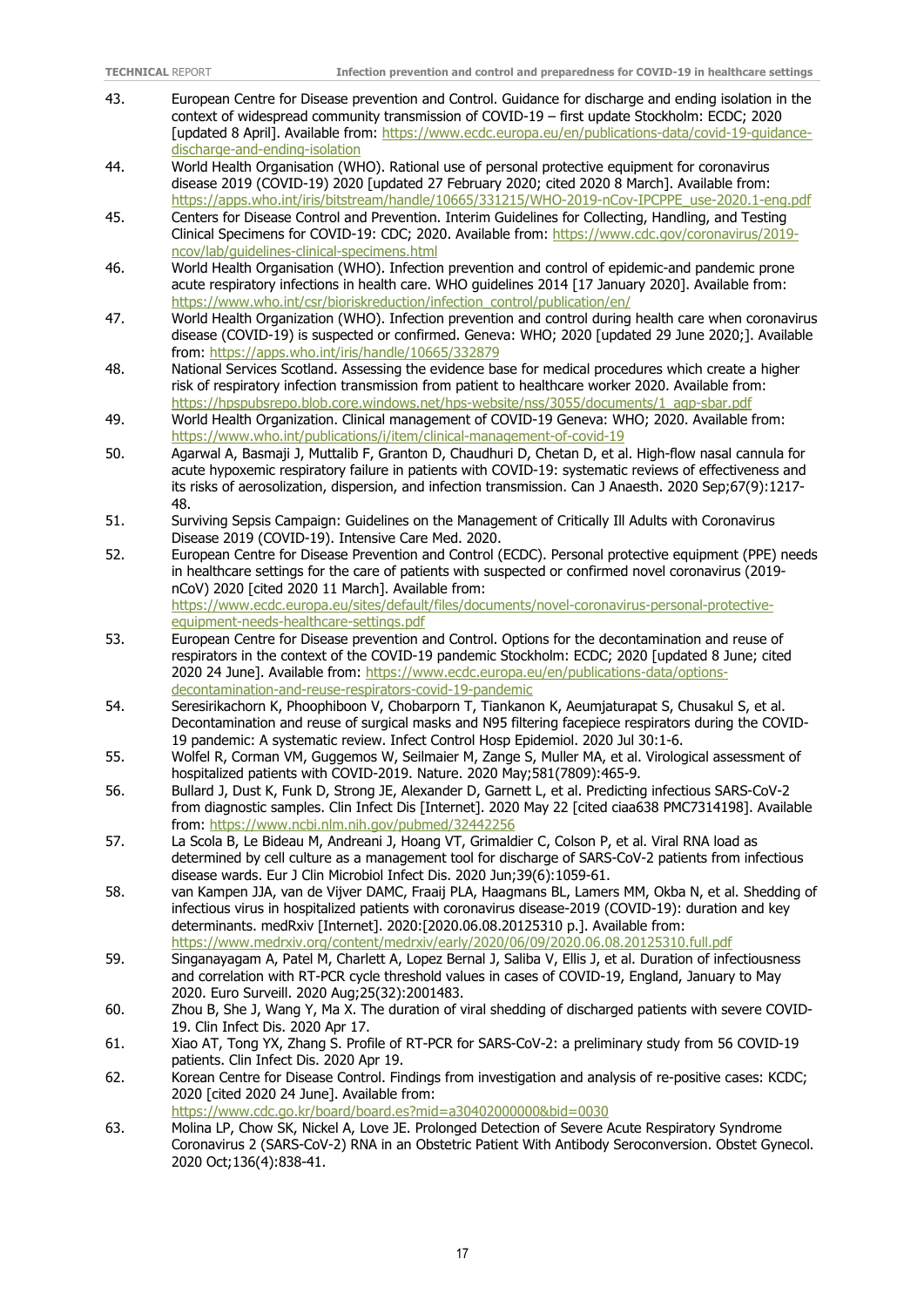- 64. Liu WD, Chang SY, Wang JT, Tsai MJ, Hung CC, Hsu CL, et al. Prolonged virus shedding even after seroconversion in a patient with COVID-19. J Infect. 2020 Aug;81(2):318-56.
- 65. World Health Organization (WHO). Criteria for releasing COVID-19 patients from isolation Geneva: WHO; 2020 [updated 17 June; cited 2020 24 June]. Available from: [https://www.who.int/news](https://www.who.int/news-room/commentaries/detail/criteria-for-releasing-covid-19-patients-from-isolation)[room/commentaries/detail/criteria-for-releasing-covid-19-patients-from-isolation](https://www.who.int/news-room/commentaries/detail/criteria-for-releasing-covid-19-patients-from-isolation)
- 66. European Centre for Disease prevention and Control. Threat Assessment Brief: Reinfection with SARS-CoV-2: considerations for public health response Stockholm: ECDC; 2020. Available from: <https://www.ecdc.europa.eu/en/publications-data/threat-assessment-brief-reinfection-sars-cov-2>
- 67. European Centre for Disease prevention and Control. Disinfection of environments in healthcare and nonhealthcare settings potentially contaminated with SARS-CoV-2 Stockholm: ECDC; 2020. Available from: [https://www.ecdc.europa.eu/sites/default/files/documents/Environmental-persistence-of-](https://www.ecdc.europa.eu/sites/default/files/documents/Environmental-persistence-of-SARS_CoV_2-virus-Options-for-cleaning2020-03-26_0.pdf)[SARS\\_CoV\\_2-virus-Options-for-cleaning2020-03-26\\_0.pdf](https://www.ecdc.europa.eu/sites/default/files/documents/Environmental-persistence-of-SARS_CoV_2-virus-Options-for-cleaning2020-03-26_0.pdf)
- 68. World Health Organization. Natural Ventilation for Infection Control in Health-Care Settings Geneva: WHO; 2009. Available from:
	- [https://www.who.int/water\\_sanitation\\_health/publications/natural\\_ventilation.pdf](https://www.who.int/water_sanitation_health/publications/natural_ventilation.pdf)
- 69. Mousavi ES, Godri Pollitt KJ, Sherman J, Martinello RA. Performance analysis of portable HEPA filters and temporary plastic anterooms on the spread of surrogate coronavirus. Build Environ. 2020 Oct;183:107186.
- 70. Centers for Disease Control and Prevention. Interim Infection Prevention and Control Recommendations for Healthcare Personnel During the Coronavirus Disease 2019 (COVID-19) Pandemic: CDC; 2020. Available from: [https://www.cdc.gov/coronavirus/2019-ncov/hcp/infection-control](https://www.cdc.gov/coronavirus/2019-ncov/hcp/infection-control-recommendations.html)[recommendations.html](https://www.cdc.gov/coronavirus/2019-ncov/hcp/infection-control-recommendations.html)
- 71. Knowlton SD, Boles CL, Perencevich EN, Diekema DJ, Nonnenmann MW, Program CDCE. Bioaerosol concentrations generated from toilet flushing in a hospital-based patient care setting. Antimicrob Resist Infect Control. 2018 2018/01/26;7(1):16.
- 72. World Health Organisation. Guidance on regulations for the Transport of Infectious Substances 2013– 2014 2012. Available from:
- [https://apps.who.int/iris/bitstream/handle/10665/78075/WHO\\_HSE\\_GCR\\_2012.12\\_eng.pdf?sequence=1](https://apps.who.int/iris/bitstream/handle/10665/78075/WHO_HSE_GCR_2012.12_eng.pdf?sequence=1) 73. CEN WORKSHOP AGREEMENT. CWA 15793 - Laboratory biorisk management 2011 [cited 2020 8 March]. Available from: [https://www.uab.cat/doc/CWA15793\\_2011](https://www.uab.cat/doc/CWA15793_2011)
- 74. Comas-Herrera A, Zalakaín J, Litwin C, Hsu AT, Lemmon E, Henderson D, et al. Mortality associated with COVID-19 outbreaks in care homes: early international evidence [Internet]. London: International Longterm Care Policy Network (ILPN) and Care Policy and Evaluation Centre (CPEC) at the London School of Economics and Political Science (LSE); 2020 [updated 26 June 2020; cited 07 September 2020]. Available from: [https://ltccovid.org/2020/04/12/mortality-associated-with-covid-19-outbreaks-in-care](https://ltccovid.org/2020/04/12/mortality-associated-with-covid-19-outbreaks-in-care-homes-early-international-evidence/)[homes-early-international-evidence/](https://ltccovid.org/2020/04/12/mortality-associated-with-covid-19-outbreaks-in-care-homes-early-international-evidence/)
- 75. ECDC Public Health Emergency Team, Danis K, Fonteneau L, Georges S, Daniau C, Bernard-Stoecklin S, et al. High impact of COVID-19 in long-term care facilities, suggestion for monitoring in the EU/EEA, May 2020. Euro Surveill. 2020 Jun;25(22):2000956.
- 76. Comas-Herrera AZ, J.; Litwin, C.; Hsu, A.T.; Lemmon, E.; Henderson. D.; Fernández, JL.;. Mortality associated with COVID-19 outbreaks in care homes: early international evidence: International Long-Term Care Policy Network; 2020. Available from: [https://ltccovid.org/2020/04/12/mortality-associated](https://ltccovid.org/2020/04/12/mortality-associated-with-covid-19-outbreaks-in-care-homes-early-international-evidence/)[with-covid-19-outbreaks-in-care-homes-early-international-evidence/](https://ltccovid.org/2020/04/12/mortality-associated-with-covid-19-outbreaks-in-care-homes-early-international-evidence/)
- 77. Symptomatic and Presymptomatic SARS-CoV-2 Infections in Residents of a Long-Term Care Skilled Nursing Facility — King County, Washington, March 2020. MMWR Morb Mortal Wkly. 2020.
- 78. World Health Organisation (WHO). Infection Prevention and Control guidance for Long-Term Care Facilities in the context of COVID-19, Interim Guidance: WHO; 2020. Available from: [https://apps.who.int/iris/bitstream/handle/10665/331508/WHO-2019-nCoV-IPC\\_long\\_term\\_care-2020.1](https://apps.who.int/iris/bitstream/handle/10665/331508/WHO-2019-nCoV-IPC_long_term_care-2020.1-eng.pdf) [eng.pdf](https://apps.who.int/iris/bitstream/handle/10665/331508/WHO-2019-nCoV-IPC_long_term_care-2020.1-eng.pdf)
- 79. European Centre for Disease prevention and Control. Guidelines for the implementation of nonpharmaceutical interventions against COVID-19 Stockholm: ECDC; 2020. Available from: <https://www.ecdc.europa.eu/en/publications-data/covid-19-guidelines-non-pharmaceutical-interventions>
- 80. Wu B. Social isolation and loneliness among older adults in the context of COVID-19: a global challenge. Glob Health Res Policy. 2020;5:27.
- 81. Chu CH, Donato-Woodger S, Dainton CJ. Competing crises: COVID-19 countermeasures and social isolation among older adults in long-term care. J Adv Nurs. 2020 Jul 9.
- 82. Medecins Sans Frontieres / Doctors Without Borders. Too Little, to late: The unacceptable neglect of the elderly in carehomes during the COVID-19 epidemic in Spain: MSF; 2020. Available from: [https://msfcovid19.org/wp-content/uploads/2020/08/msf-report-too-little-too-late-elderly-and-covid-in](https://msfcovid19.org/wp-content/uploads/2020/08/msf-report-too-little-too-late-elderly-and-covid-in-ltcf-english.pdf)[ltcf-english.pdf](https://msfcovid19.org/wp-content/uploads/2020/08/msf-report-too-little-too-late-elderly-and-covid-in-ltcf-english.pdf)
- 83. Medecins Sans Frontieres / Doctors Without Borders. Left behind in the times of COVID-19. Médecins Sans Frontières/Doctors Without Borders (MSF) sharing experiences from its intervention in care homes in Belgium 2020. Available from: [https://www.msf.org/left-behind-coronavirus-belgium-care-homes](https://www.msf.org/left-behind-coronavirus-belgium-care-homes-report)[report](https://www.msf.org/left-behind-coronavirus-belgium-care-homes-report)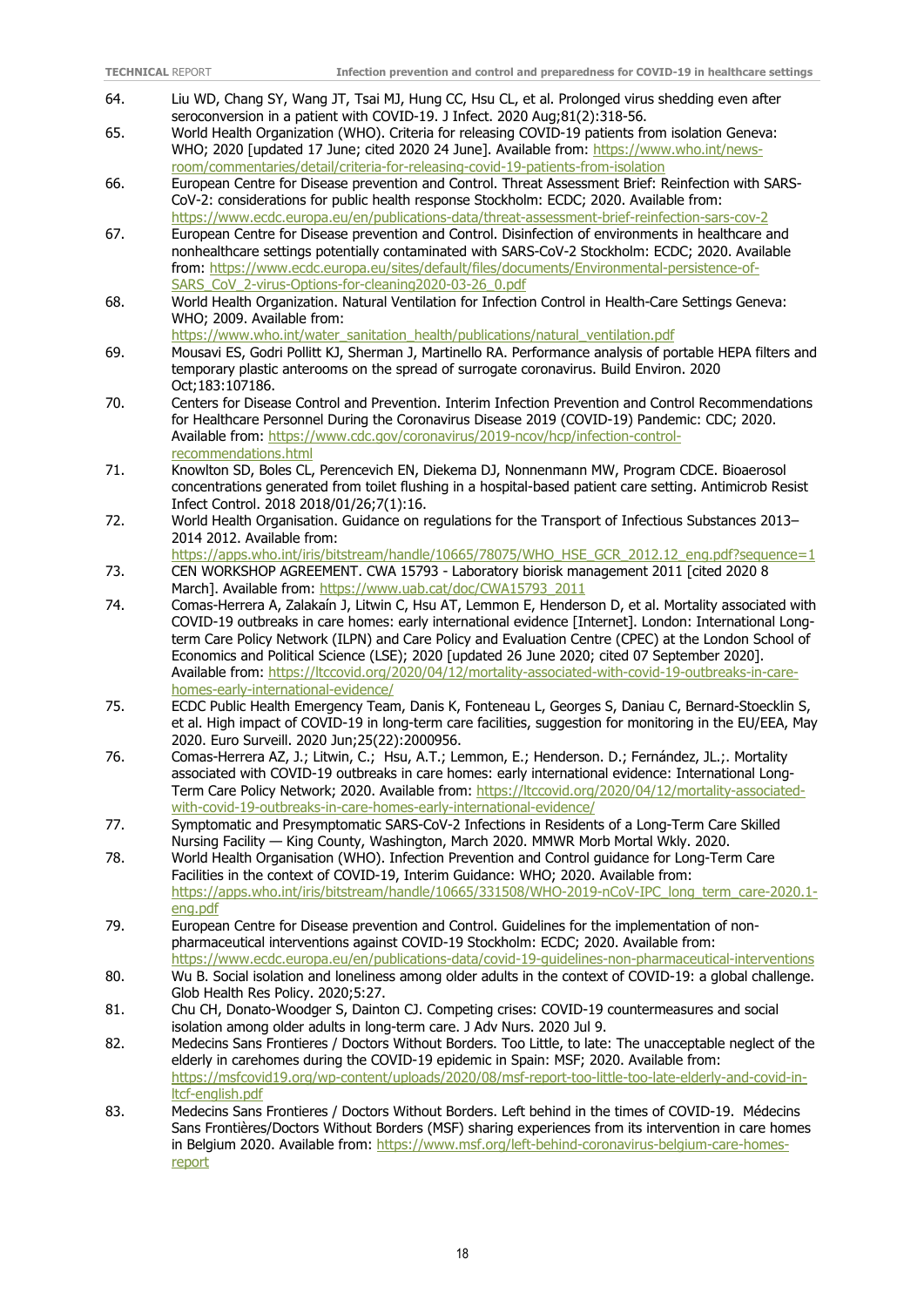| 84.  | European Social Policy Network. Challenges in long-term care in Europe: European Commission; 2018.<br>Available from:                                                                                      |
|------|------------------------------------------------------------------------------------------------------------------------------------------------------------------------------------------------------------|
|      | https://ec.europa.eu/social/main.jsp?catId=738&langId=en&pubId=8128&furtherPubs=yes                                                                                                                        |
| 85.  | World Health Organization. Strengthening the Health Systems Response to COVID-19 - Technical                                                                                                               |
|      | guidance #6, 21 May 2020 Copenhagen: WHO Regional Office for Europe; 2020. Available from:                                                                                                                 |
|      | https://www.euro.who.int/en/health-topics/Health-systems/pages/strengthening-the-health-system-                                                                                                            |
|      | response-to-covid-19/technical-quidance-and-check-lists/strengthening-the-health-systems-response-to-                                                                                                      |
|      | covid-19-technical-guidance-6,-21-may-2020-produced-by-the-who-european-region                                                                                                                             |
| 86.  | World Health Organization. Preventing and managing COVID-19 across long-term care services: policy                                                                                                         |
|      | brief, 24 July 2020: WHO; 2020. Available from: https://apps.who.int/iris/handle/10665/333074                                                                                                              |
| 87.  | World Health Organization. Coronavirus disease (COVID-19) training: Online training: WHO. Available                                                                                                        |
|      | from: https://www.who.int/emergencies/diseases/novel-coronavirus-2019/training/online-training                                                                                                             |
| 88.  | International Long-Term Care Policy Network. Resources to support community and institutional Long-                                                                                                        |
| 89.  | Term Care responses to COVID-19 2020. Available from: https://ltccovid.org/resources/<br>European Centre for Disease prevention and Control. Guidance on the provision of support for medically            |
|      | and socially vulnerable populations in EU/EEA countries and the United Kingdom during the COVID-19                                                                                                         |
|      | pandemic Stockholm: ECDC; 2020. Available from: https://www.ecdc.europa.eu/en/publications-                                                                                                                |
|      | data/quidance-medically-and-socially-vulnerable-populations-covid-19                                                                                                                                       |
| 90.  | Medecins Sans Frontieres / Doctors Without Borders. Responding to the Global Crisis in Care Homes -                                                                                                        |
|      | MSF Briefing Paper: MSF; 2020. Available from:                                                                                                                                                             |
|      | https://www.msf.es/sites/default/files/documents/msf_covid-                                                                                                                                                |
|      | 19 briefing paper global care home response aug 2020.pdf                                                                                                                                                   |
| 91.  | McMichael TM, Currie DW, Clark S, Pogosjans S, Kay M, Schwartz NG, et al. Epidemiology of Covid-19 in                                                                                                      |
|      | a Long-Term Care Facility in King County, Washington. N Engl J Med. 2020 May 21;382(21):2005-11.                                                                                                           |
| 92.  | European Centre for Disease prevention and Control. Monitoring and evaluation framework for COVID-                                                                                                         |
|      | 19 response activities in the EU/EEA and the UK Stockholm: ECDC; 2020. Available from:                                                                                                                     |
|      | https://www.ecdc.europa.eu/en/publications-data/covid-19-monitoring-and-evaluation-framework-<br>response-activities                                                                                       |
| 93.  | European Centre for Disease prevention and Control. Surveillance of COVID-19 at long-term care                                                                                                             |
|      | facilities in the EU/EEA Stockholm: ECDC; 2020 [updated 19 May; cited 2020 24 June]. Available from:                                                                                                       |
|      | https://www.ecdc.europa.eu/en/publications-data/surveillance-COVID-19-long-term-care-facilities-EU-                                                                                                        |
|      | <b>EEA</b>                                                                                                                                                                                                 |
| 94.  | European Centre for Disease prevention and Control. COVID-19 testing strategies and objectives                                                                                                             |
|      | Stockholm: ECDC; 2020. Available from: https://www.ecdc.europa.eu/en/publications-data/covid-19-                                                                                                           |
|      | testing-strategies-and-objectives                                                                                                                                                                          |
| 95.  | European Centre for Disease prevention and Control. Protocol for point prevalence surveys of                                                                                                               |
|      | healthcare-associated infections and antimicrobial use in European long-term care facilities - Version 2.1                                                                                                 |
|      | Stockholm: ECDC; 2016. Available from: https://www.ecdc.europa.eu/en/publications-data/protocol-<br>point-prevalence-surveys-healthcare-associated-infections-and-0                                        |
| 96.  | European Centre for Disease prevention and Control. Healthcare-associated infections in long-term care                                                                                                     |
|      | facilities 2020. Available from: https://www.ecdc.europa.eu/en/healthcare-associated-infections-long-                                                                                                      |
|      | term-care-facilities                                                                                                                                                                                       |
| 97.  | Centers for Disease Control and Prevention (CDC). Strategies to Prevent the Spread of COVID-19 in                                                                                                          |
|      | Long-Term Care Facilities (LTCF) 2020 [updated 1 Mach 2020; cited 2020 8 March ]. Available from:                                                                                                          |
|      | https://www.cdc.gov/coronavirus/2019-ncov/healthcare-facilities/prevent-spread-in-long-term-care-                                                                                                          |
|      | facilities.html                                                                                                                                                                                            |
| 98.  | World Health Organisation (WHO). Home care for patients with suspected novel coronavirus (nCoV)                                                                                                            |
|      | infection presenting with mild symptoms and management of contacts 2020 [updated 4 February 2020;                                                                                                          |
|      | cited 2020 8 March]. Available from: https://www.who.int/publications-detail/home-care-for-patients-<br>with-suspected-novel-coronavirus-(ncov)-infection-presenting-with-mild-symptoms-and-management-of- |
|      | contacts                                                                                                                                                                                                   |
| 99.  | European Centre for Disease prevention and Control. Using face masks in the community - Reducing                                                                                                           |
|      | COVID-19 transmission from potentially asymptomatic or pre-symptomatic people through the use of                                                                                                           |
|      | face masks Stockholm: ECDC; 2020. Available from: https://www.ecdc.europa.eu/en/publications-                                                                                                              |
|      | data/using-face-masks-community-reducing-covid-19-transmission                                                                                                                                             |
| 100. | The National Institute for Occupational Safety and Health (NIOSH). Use of Respirators and Surgical                                                                                                         |
|      | Masks for Protection Against Healthcare Hazards [updated 19 November 201801 April 2020]. Available                                                                                                         |
|      | from: https://www.cdc.gov/niosh/topics/healthcarehsps/respiratory.html                                                                                                                                     |
| 101. | European Centre for Disease Prevention and Control (ECDC). Safe use of personal protective equipment                                                                                                       |
|      | in the treatment of infectious diseases of high consequence 2014 [01 April 2020]. Available from:<br>https://www.ecdc.europa.eu/sites/default/files/media/en/publications/Publications/safe-use-of-ppe.pdf |
| 102. | World Health Organisation (WHO). Infection prevention and control during health care when novel                                                                                                            |
|      | coronavirus (nCoV) infection is suspected, Interim guidance: WHO; 2020. Available from:                                                                                                                    |
|      | https://www.who.int/publications-detail/infection-prevention-and-control-during-health-care-when-                                                                                                          |
|      | novel-coronavirus-(ncov)-infection-is-suspected-20200125                                                                                                                                                   |